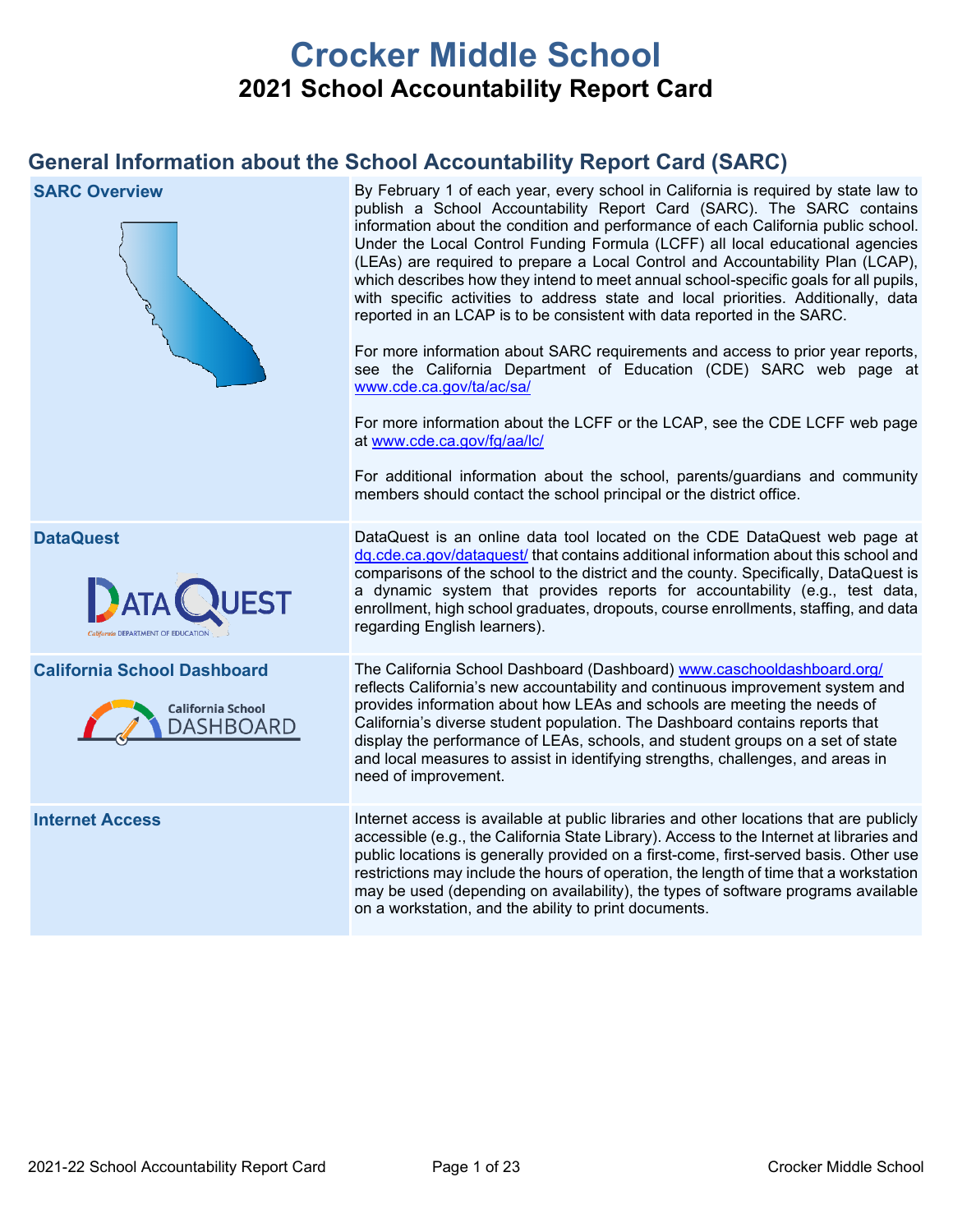#### **2021-22 School Contact Information**

| <b>School Name</b>                                 | Crocker Middle School          |  |  |
|----------------------------------------------------|--------------------------------|--|--|
| <b>Street</b>                                      | 2600 Ralston Ave               |  |  |
| City, State, Zip                                   | Hillsborough, CA 94010-6544    |  |  |
| <b>Phone Number</b>                                | 650-342-6331                   |  |  |
| <b>Principal</b>                                   | Maria Brady                    |  |  |
| <b>Email Address</b>                               | mbrady@hcsdk8.org              |  |  |
| <b>School Website</b>                              | https://www.hcsdk8.org/Crocker |  |  |
| County-District-School (CDS) Code 41 68908 6043707 |                                |  |  |

| 2021-22 District Contact Information |                                   |  |  |  |  |
|--------------------------------------|-----------------------------------|--|--|--|--|
| <b>District Name</b>                 | Hillsborough City School District |  |  |  |  |
| <b>Phone Number</b>                  | $(650)$ 342-5193                  |  |  |  |  |
| Superintendent                       | Louann Carlomagno, Ed. D.         |  |  |  |  |
| <b>Email Address</b>                 | lcarlomagno@hcsdk8.org            |  |  |  |  |
| <b>District Website Address</b>      | www.hcsdk8.org                    |  |  |  |  |

#### **2021-22 School Overview**

William H. Crocker Middle School is located in the suburban community of Hillsborough on the San Francisco Peninsula. The residents are primarily professional and business executives. One half of Crocker's students come from families in which both parents work outside of the home. The value of education is evidenced by strong parental involvement and participation in the school community. As of January 2021, the student enrollment was 441 students.

Students take three years of English, mathematics, science, social studies, world language, and physical education. In addition, we offer electives in the arts, music, leadership, and technology. Since we believe that we are helping each child to build the foundation for the rest of his/her life, we offer more than strong academic training. Our curriculum includes skills, techniques, and motivation for lifelong learning, excellence, decision making, leadership, and commitment to others. We believe in educating the whole child. Every aspect of our program is designed to build a close, caring community in which every child and every adult is recognized and respected.

We embrace the Essential Outcomes by valuing creativity, curiosity, initiative multidisciplinary thinking, innovation and empathy.

Crocker was named as a California Distinguished School in 1982, 1988, 1992, 1994, 1999, 2003 and 2007. In 1983, 1989, 1995, and 2004, it was selected as an exemplary school by the National Secondary School Recognition Program. It is one of three middle schools in the nation to have been awarded the National Blue Ribbon four times. In 1993, Crocker was recognized by the Royal Swedish Academy of Engineering Sciences for its managerial practices which fostered excellence. Most recently, Crocker Middle School was recognized by the California Business for Education Excellence in 2014. In 2015 Crocker received the Gold Ribbon Award for their efforts around professional learning teams and collaboration. In the 2019/2020 School year Crocker's Developing Responsible Empathetic Adolescent Mentors, DREAM, Program was awarded the San Mateo County School Board Association J. Russell Kent Awards for outstanding and innovative school programs.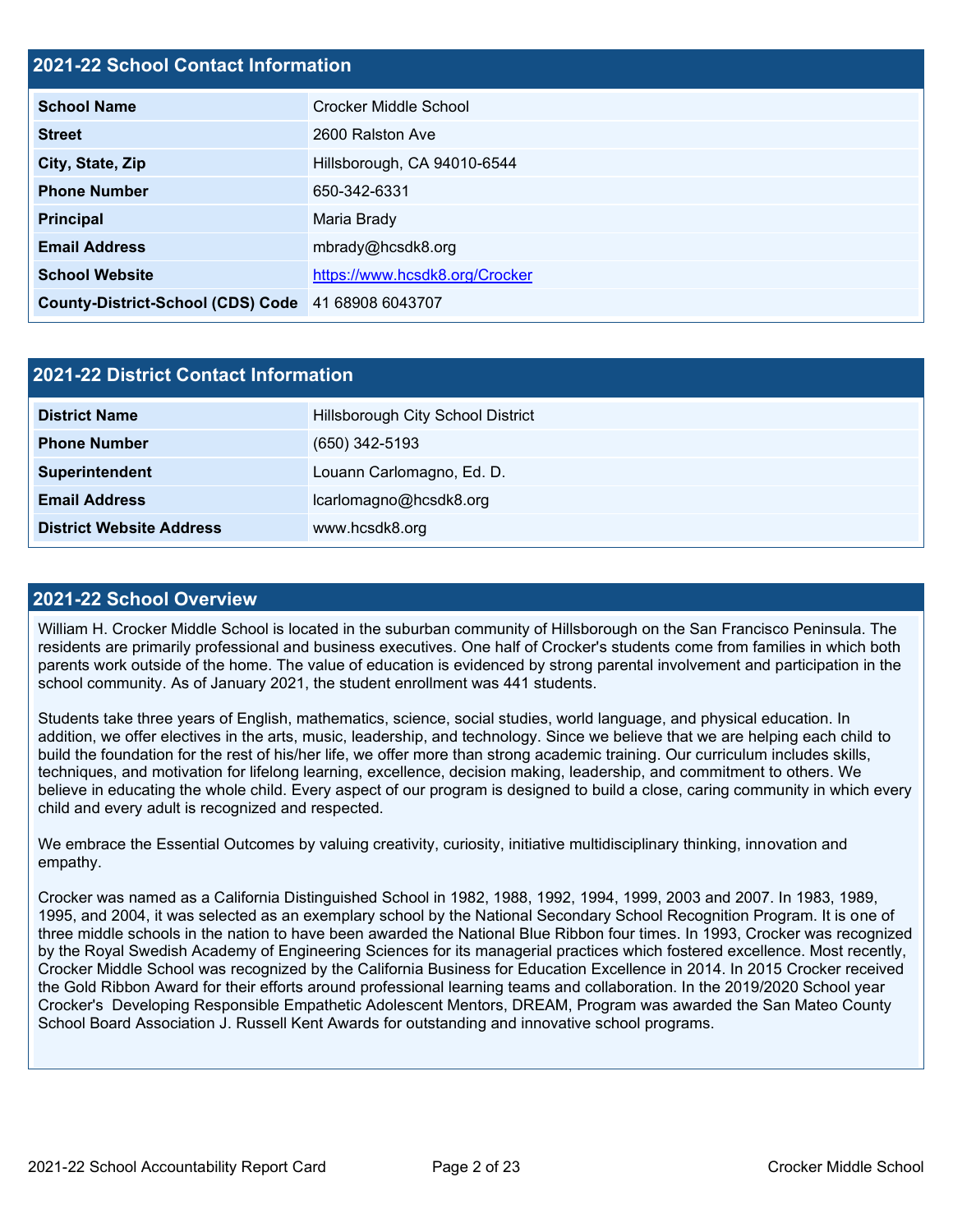## **About this School**

| 2020-21 Student Enrollment by Grade Level |                           |  |  |  |  |
|-------------------------------------------|---------------------------|--|--|--|--|
| <b>Grade Level</b>                        | <b>Number of Students</b> |  |  |  |  |
| Grade 6                                   | 147                       |  |  |  |  |
| <b>Grade 7</b>                            | 144                       |  |  |  |  |
| Grade 8                                   | 151                       |  |  |  |  |
| <b>Total Enrollment</b>                   | 442                       |  |  |  |  |

## **2020-21 Student Enrollment by Student Group**

| <b>Student Group</b>                   | <b>Percent of Total Enrollment</b> |
|----------------------------------------|------------------------------------|
| Asian                                  | 28.7                               |
| <b>Black or African American</b>       | 0.5                                |
| <b>Filipino</b>                        | 1.1                                |
| <b>Hispanic or Latino</b>              | 4.3                                |
| Native Hawaiian or Pacific Islander    | 0.2                                |
| <b>Two or More Races</b>               | 9.7                                |
| <b>White</b>                           | 55.4                               |
| <b>English Learners</b>                | 1.4                                |
| <b>Homeless</b>                        | 0.2                                |
| <b>Socioeconomically Disadvantaged</b> | 3.2                                |
| <b>Students with Disabilities</b>      | 12.2                               |

## **A. Conditions of Learning State Priority: Basic**

The SARC provides the following information relevant to the State priority: Basic (Priority 1):

- Degree to which teachers are appropriately assigned and fully credentialed in the subject area and for the pupils they are teaching;
- Pupils have access to standards-aligned instructional materials; and
- School facilities are maintained in good repair

Note: For more information refer to the Updated Teacher Equity Definitions web page at<https://www.cde.ca.gov/pd/ee/teacherequitydefinitions.asp>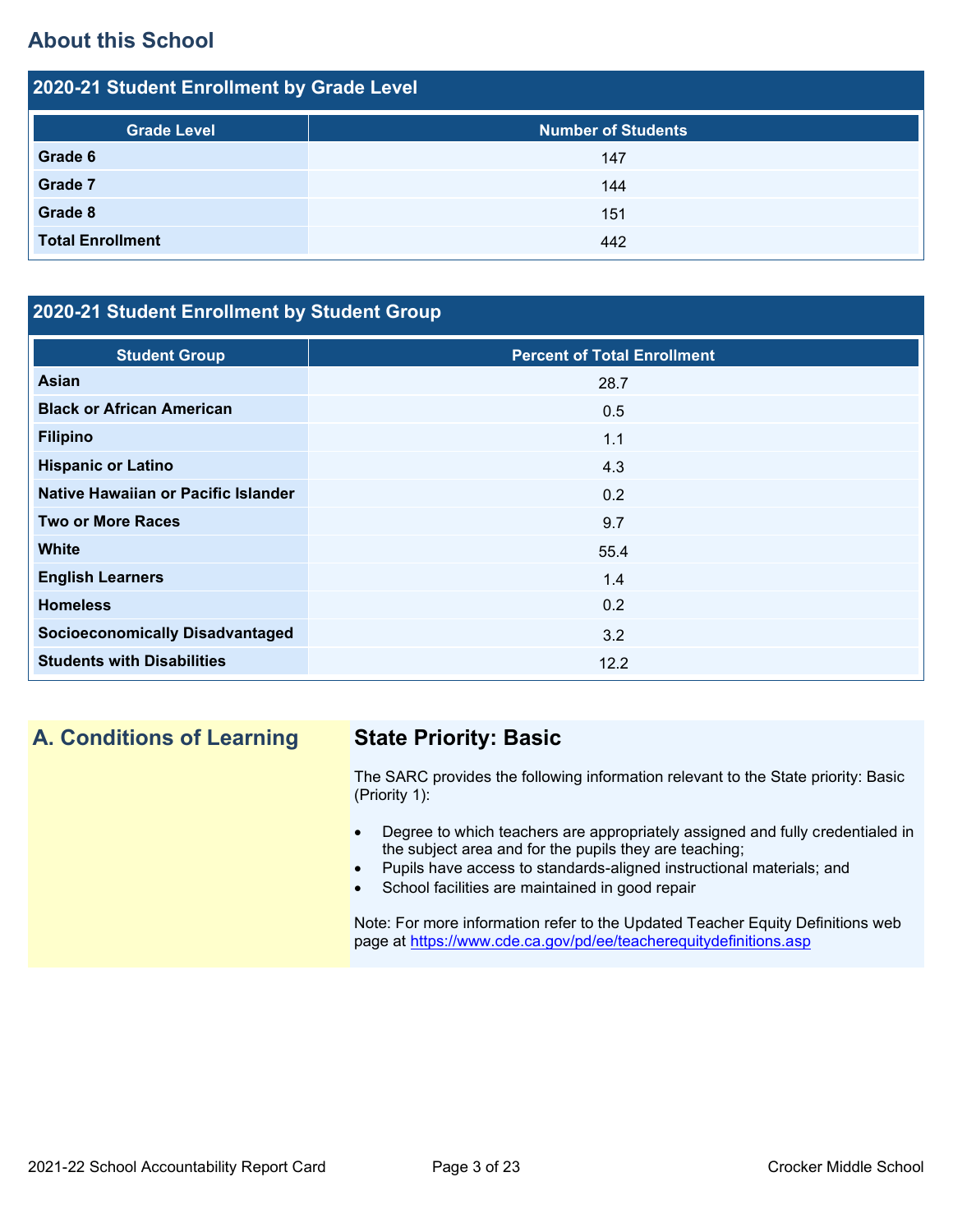| 2019-20 Teacher Preparation and Placement                                                       |         |  |  |  |
|-------------------------------------------------------------------------------------------------|---------|--|--|--|
| <b>Authorization/Assignment</b>                                                                 | 2019-20 |  |  |  |
| Fully (Preliminary or Clear) Credentialed for Subject and Student Placement (properly assigned) |         |  |  |  |
| <b>Intern Credential Holders Properly Assigned</b>                                              |         |  |  |  |
| Teachers Without Credentials and Misassignments ("ineffective" under ESSA)                      |         |  |  |  |
| Credentialed Teachers Assigned Out-of-Field ("out-of-field" under ESSA)                         |         |  |  |  |
| <b>Unknown</b>                                                                                  |         |  |  |  |
| <b>Total Teaching Positions</b>                                                                 |         |  |  |  |

Note: The data in this table is based on Full Time Equivalent (FTE) status. One FTE equals one staff member working full time; one FTE could also represent two staff members who each work 50 percent of full time. Additionally, an assignment is defined as a position that an educator is assigned to based on setting, subject, and grade level. An authorization is defined as the services that an educator is authorized to provide to students.

# **2019-20 Teachers Without Credentials and Misassignments (considered "ineffective" under ESSA) Authorization/Assignment 2019-20 Permits and Waivers Misassignments Vacant Positions Total Teachers Without Credentials and Misassignments**

| 2019-20 Credentialed Teachers Assigned Out-of-Field (considered "out-of-field" under ESSA) |         |  |  |  |
|--------------------------------------------------------------------------------------------|---------|--|--|--|
| <b>Indicator</b>                                                                           | 2019-20 |  |  |  |
| <b>Credentialed Teachers Authorized on a Permit or Waiver</b>                              |         |  |  |  |
| <b>Local Assignment Options</b>                                                            |         |  |  |  |
| <b>Total Out-of-Field Teachers</b>                                                         |         |  |  |  |

| 2019-20 Class Assignments                                                                                                                           |         |
|-----------------------------------------------------------------------------------------------------------------------------------------------------|---------|
| <b>Indicator</b>                                                                                                                                    | 2019-20 |
| <b>Misassignments for English Learners</b><br>(a percentage of all the classes with English learners taught by teachers that are misassigned)       |         |
| No credential, permit or authorization to teach<br>(a percentage of all the classes taught by teachers with no record of an authorization to teach) |         |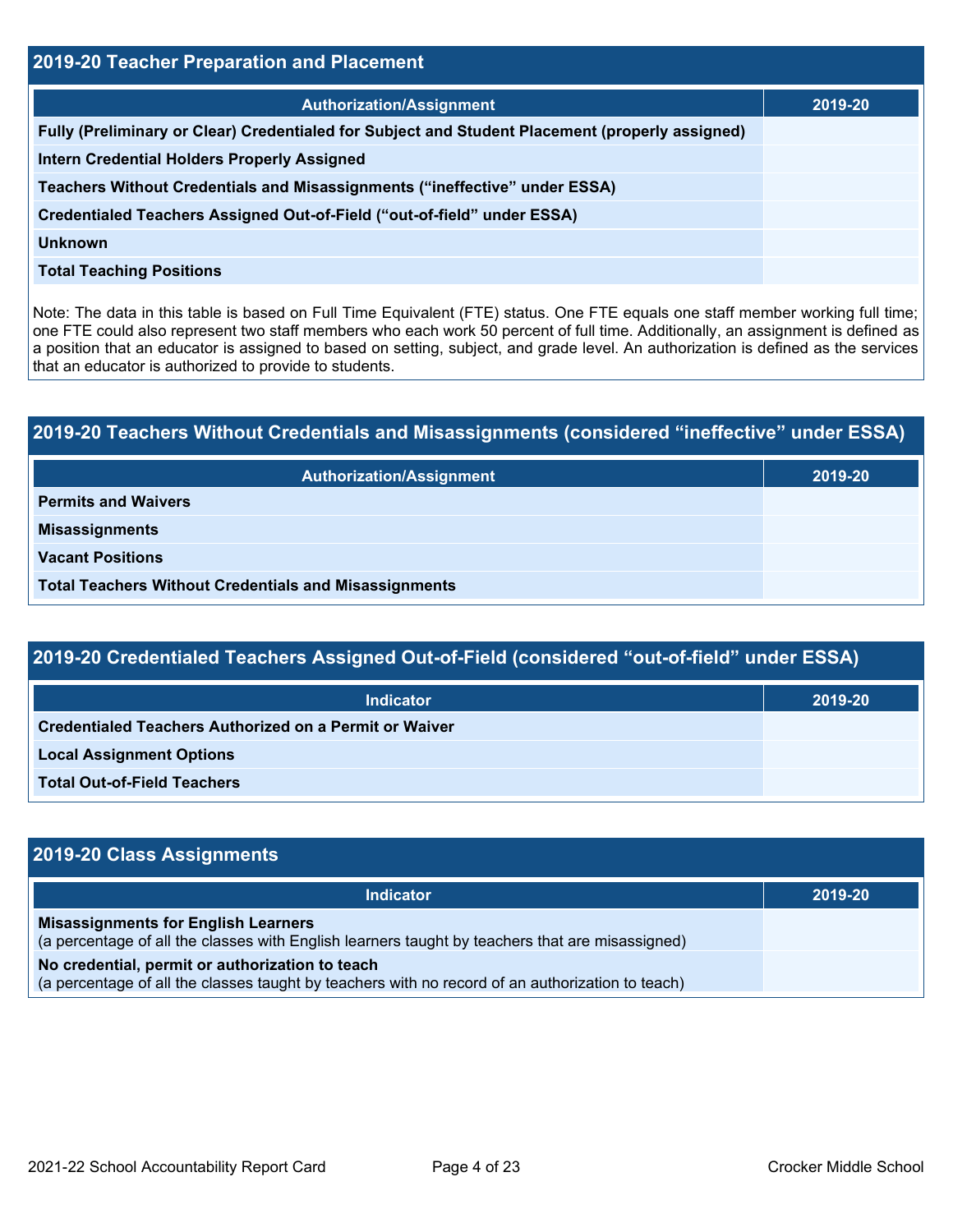#### **2021-22 Quality, Currency, Availability of Textbooks and Other Instructional Materials**

Units of Study in Writing (Heinemann) from the Teachers College Reading and Writing Project is used as a supplement to Reading/Language Arts instruction. Desmos curriculum for mathematics was purchased in 2021 as a supplemental resource. Online resources from a variety of sources are used as supplemental curriculum, as needed.

#### **Year and month in which the data were collected December 2021**

| <b>Subject</b>                                         | Textbooks and Other Instructional Materials/year of<br><b>Adoption</b>                                                                                                                                                                                                                                                                                                                                                                                                                                                                                                                                                                                                                      | <b>From</b><br><b>Most</b><br><b>Recent</b><br><b>Adoption</b> | <b>Percent</b><br><b>Students</b><br><b>Lacking Own</b><br><b>Assigned</b><br>Copy |
|--------------------------------------------------------|---------------------------------------------------------------------------------------------------------------------------------------------------------------------------------------------------------------------------------------------------------------------------------------------------------------------------------------------------------------------------------------------------------------------------------------------------------------------------------------------------------------------------------------------------------------------------------------------------------------------------------------------------------------------------------------------|----------------------------------------------------------------|------------------------------------------------------------------------------------|
| <b>Reading/Language Arts</b>                           | 6th-8th: Amplify ELA California Amplify Education Adopted<br>2016                                                                                                                                                                                                                                                                                                                                                                                                                                                                                                                                                                                                                           | Yes                                                            | 0.0                                                                                |
| <b>Mathematics</b>                                     | 6th Grade Common Core Math: Big Ideas Course 1<br>Houghton Mifflin Harcourt Adopted 2015<br>6th Grade Common Core Math: Big Ideas Advanced 1<br>Houghton Mifflin Harcourt Adopted 2015<br>7th Grade Common Core Math: Big Ideas Course 2 (red)<br>Houghton Mifflin Harcourt Adopted 2015<br>7th Grade Common Core Math: Big Ideas Advanced 2<br>Houghton Mifflin Harcourt Adopted 2015<br>8th Grade Common Core: Big Ideas Accelerated Course 2<br>Houghton Mifflin Harcourt Adopted2015<br>8th Grade Common Core: Big Ideas Course 3 Houghton<br>Mifflin Harcourt Adopted 2015<br>8th Grade High School Algebra: Big Ideas Algebra 1<br>Common Core Houghton Mifflin Harcourt Adopted 2015 | Yes                                                            | 0.0                                                                                |
| <b>Science</b>                                         | STEMscopes CA NGSS 3D - Adopted 2019                                                                                                                                                                                                                                                                                                                                                                                                                                                                                                                                                                                                                                                        | Yes                                                            | 0.0                                                                                |
| <b>History-Social Science</b>                          | National Geographic World History - Adopted 2019                                                                                                                                                                                                                                                                                                                                                                                                                                                                                                                                                                                                                                            | <b>Yes</b>                                                     | 0.0                                                                                |
| <b>Foreign Language</b>                                | 6th Grade: Discovering Chinese Better Chinese Adopted<br>2015<br>7th & 8th: Integrated Chinese, Level 1 Textbook, 3rd Edition<br>(Simplified) Cheng and Tsui Company, Inc Adopted 2015<br>7th & 8th: Integrated Chinese, Level 1 Textbook, 3rd Edition<br>(Traditional) Cheng and Tsui Company, Inc Adopted 2015<br>Spanish Realidades A, B @2011 Pearson Adopted                                                                                                                                                                                                                                                                                                                           | Yes                                                            | 0.0                                                                                |
| <b>Health</b>                                          | The health standards are addressed through science, PE,<br>and general classroom instruction using Alternative Current<br>and district design materials which support the standards.                                                                                                                                                                                                                                                                                                                                                                                                                                                                                                        | No                                                             | 0.0                                                                                |
| <b>Visual and Performing Arts</b>                      | District developed materials to adress and support standards.                                                                                                                                                                                                                                                                                                                                                                                                                                                                                                                                                                                                                               | <b>No</b>                                                      | 0.0                                                                                |
| <b>Science Laboratory Equipment</b><br>$(grades 9-12)$ |                                                                                                                                                                                                                                                                                                                                                                                                                                                                                                                                                                                                                                                                                             |                                                                |                                                                                    |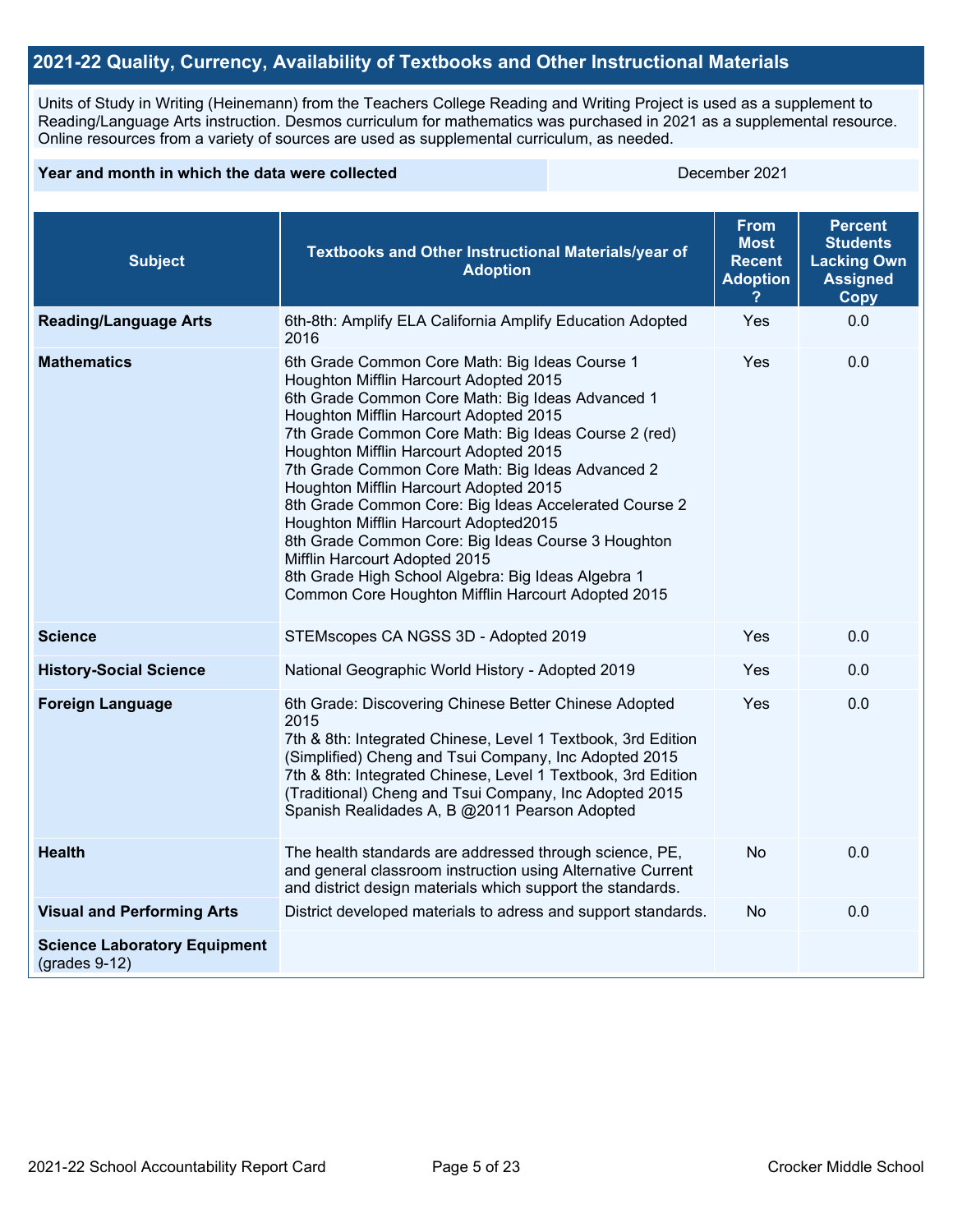#### **School Facility Conditions and Planned Improvements**

The Hillsborough City School District inspects all of its facilities, both buildings and grounds, yearly to determine if any major repairs are needed. The District uses a facility inspection tool developed by the State of California's Office of Public School Instruction. Inspection by Buildings and Grounds personnel of the eight emergency facility needs specified in Ed. Code 17592.72c was last completed November 2018. The results of this facility survey are available at the District Office.

In addition, the school district maintains a work order process to ensure efficient service and that emergency repairs are given the highest priority. Work orders can be prepared by a staff member, or suggested by a parent. Work orders are prioritized district-wide by the Supervisor of Buildings and Grounds. The district maintenance staff ensures that repairs necessary to keep the schools in good working order are completed in a timely manner.

Currently, all of our schools employ a full-time day custodian and a full-time night cleaning service. All classrooms, staff rooms and all student and staff restrooms are cleaned, and sanitized nightly. Cleaning schedules and duties are monitored regularly by the sites and the maintenance department to ensure safe and clean schools.

On November 5, 2002, Hillsborough voters passed a \$66.8 million Proposition 39 bond measure to finance renovation and new construction projects on all four campuses. The District has modernized, renovated, newly constructed and equipped housing to meet the instructional needs of the students. These funds, along with \$2.8 million in State School Facilities funds, were used to upgrade fire, life, safety, and accessibility standards. In addition to facilities, much needed upgrades were made to the District's telephone and voice mail system.

A new two-story building on the Crocker campus opened at the start of the 2009-10 school year. Funded by Measure B bond funds, the building includes a 95-seat science lecture hall, television studio, band room, two computer classrooms, a regular classroom, restrooms, and storage areas. Also completed was the repavement of the black top. Subsequent projects included renovation of the art and multi-purpose rooms, conversion of the old Lecture Hall into a new Science Lab classroom, paving rehabilitation of the driveway and parking lot, conversion of the old band room into a new teaching space, and improvements made to the gymnasium. During the summer of 2014, due to an increased need for teaching space, a leased portable was installed with Developer Fee funds.

During the summer of 2017, Prop 39 funding provided new LED lighting in all classrooms along with occupancy sensors. The parking lot also received new LED lighting.

In the 2019/2020 school year, the school district used remaining funds from the Measure B Bond to upgrade all schools with new data wiring, servers, switches, clocks, speakers and VOIP phones.

#### **Year and month of the most recent FIT report** And Allen January 2022 **January 2022**

| <b>System Inspected</b>                                                | Rate<br>Good | <b>Rate</b><br>Fair | Rate<br>Poor | <b>Repair Needed and Action Taken or Planned</b> |
|------------------------------------------------------------------------|--------------|---------------------|--------------|--------------------------------------------------|
| <b>Systems:</b><br>Gas Leaks, Mechanical/HVAC, Sewer                   | X            |                     |              |                                                  |
| Interior:<br><b>Interior Surfaces</b>                                  | X            |                     |              |                                                  |
| <b>Cleanliness:</b><br>Overall Cleanliness, Pest/Vermin Infestation    | X            |                     |              |                                                  |
| <b>Electrical</b>                                                      | X            |                     |              |                                                  |
| <b>Restrooms/Fountains:</b><br>Restrooms, Sinks/ Fountains             | X            |                     |              |                                                  |
| Safety:<br>Fire Safety, Hazardous Materials                            | X            |                     |              |                                                  |
| Structural:<br><b>Structural Damage, Roofs</b>                         | X            |                     |              |                                                  |
| External:<br>Playground/School Grounds, Windows/<br>Doors/Gates/Fences | X            |                     |              |                                                  |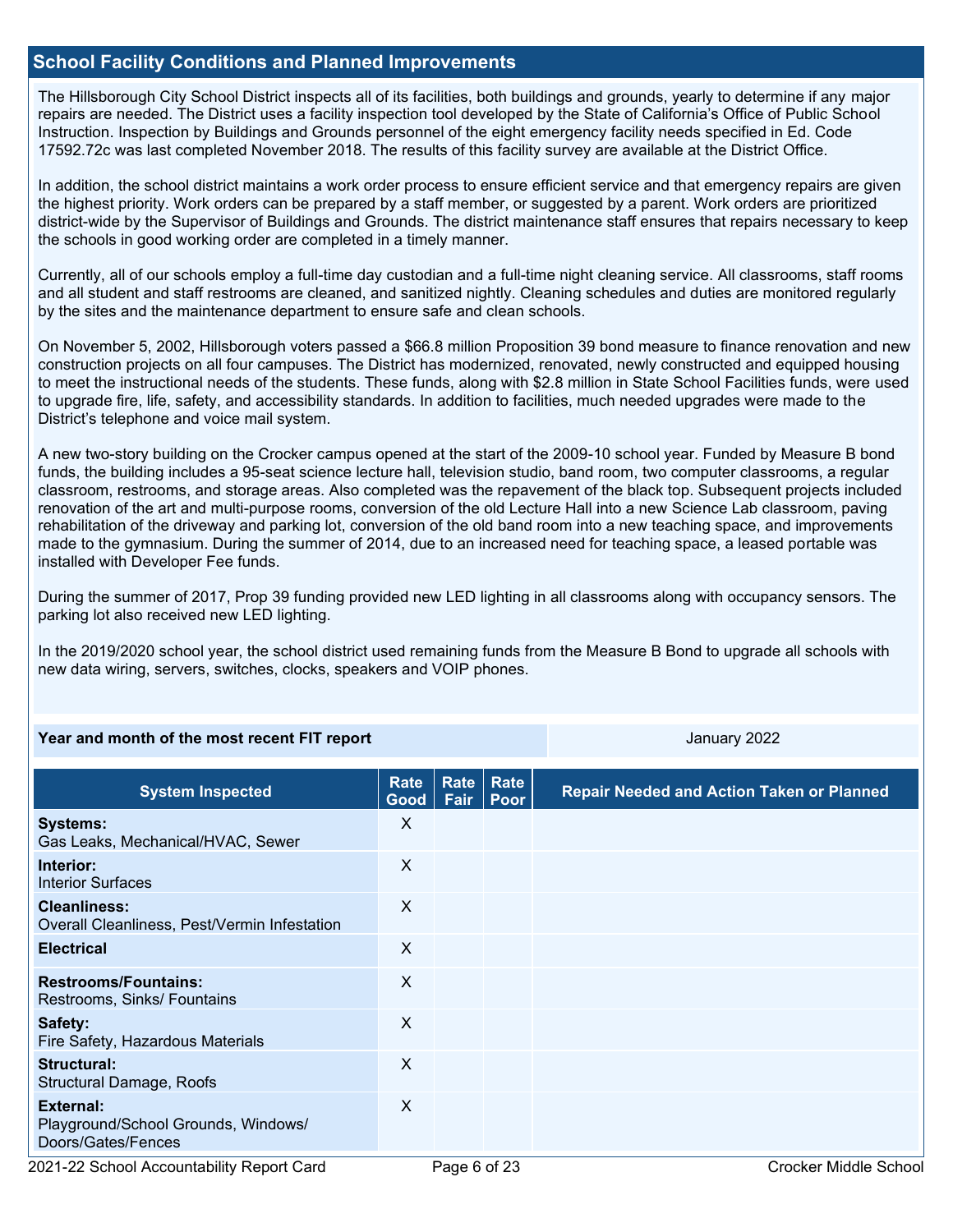| <b>Overall Facility Rate</b> |      |      |      |
|------------------------------|------|------|------|
| <b>Exemplary</b>             | Good | Fair | Poor |
|                              |      |      |      |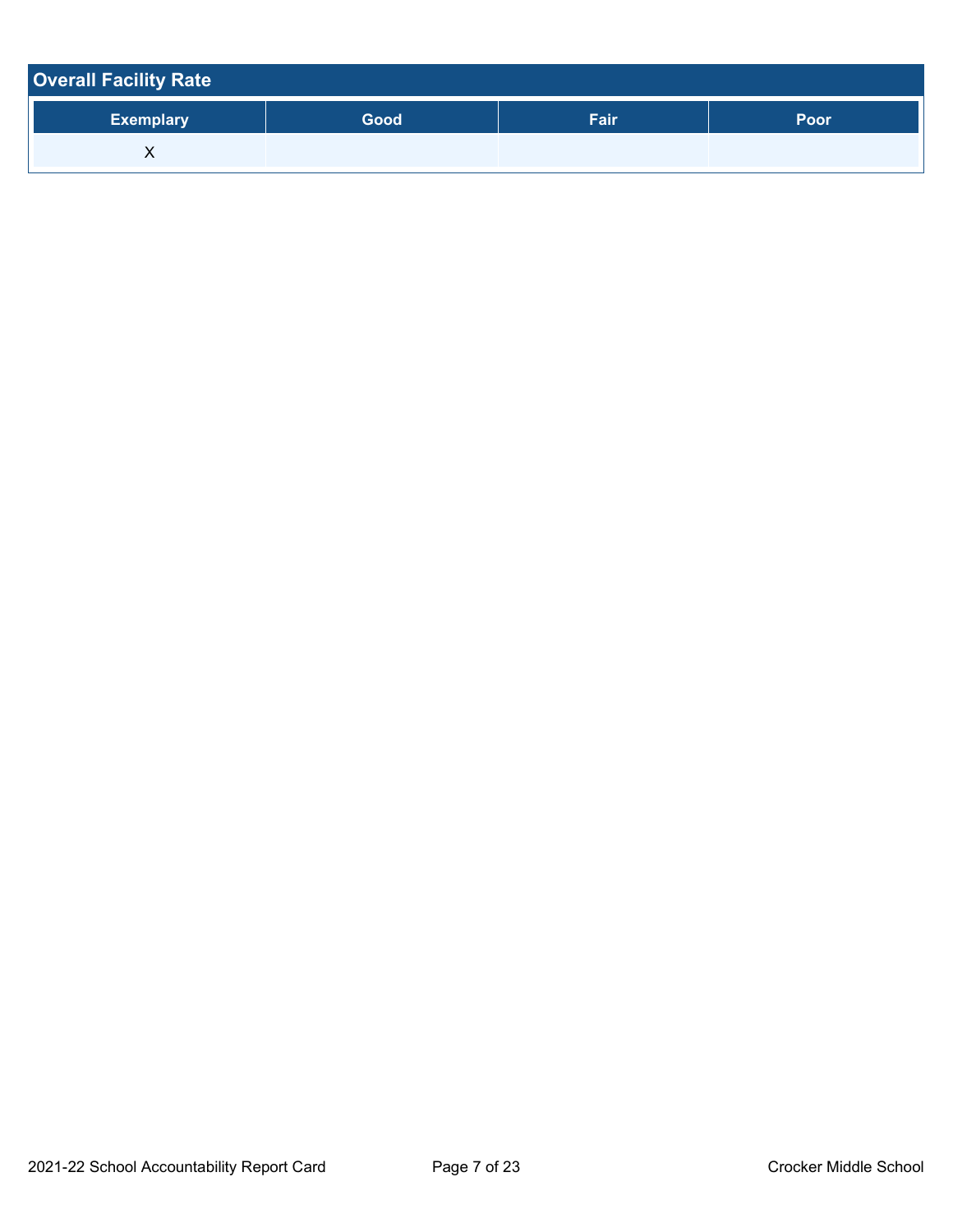## **B. Pupil Outcomes State Priority: Pupil Achievement**

The SARC provides the following information relevant to the State priority: Pupil Achievement (Priority 4):

#### **Statewide Assessments**

(i.e., California Assessment of Student Performance and Progress [CAASPP] System includes the Smarter Balanced Summative Assessments for students in the general education population and the California Alternate Assessments [CAAs] for English language arts/literacy [ELA] and mathematics given in grades three through eight and grade eleven. Only eligible students may participate in the administration of the CAAs. CAAs items are aligned with alternate achievement standards, which are linked with the Common Core State Standards [CCSS] for students with the most significant cognitive disabilities).

The CAASPP System encompasses the following assessments and student participation requirements:

- 1. **Smarter Balanced Summative Assessments and CAAs for ELA** in grades three through eight and grade eleven.
- 2. **Smarter Balanced Summative Assessments and CAAs for mathematics** in grades three through eight and grade eleven.
- 3. **California Science Test (CAST) and CAAs for Science** in grades five, eight, and once in high school (i.e., grade ten, eleven, or twelve).

#### **SARC Reporting in the 2020-2021 School Year Only**

Where the most viable option, LEAs were required to administer the statewide summative assessment in ELA and mathematics. Where a statewide summative assessment was not the most viable option for the LEA (or for one or more gradelevel[s] within the LEA) due to the pandemic, LEAs were allowed to report results from a different assessment that met the criteria established by the State Board of Education (SBE) on March 16, 2021. The assessments were required to be:

- Aligned with CA CCSS for ELA and mathematics;
- Available to students in grades 3 through 8, and grade 11; and
- Uniformly administered across a grade, grade span, school, or district to all eligible students.

#### **Options**

Note that the CAAs could only be administered in-person following health and safety requirements. If it was not viable for the LEA to administer the CAAs in person with health and safety guidelines in place, the LEA was directed to not administer the tests. There were no other assessment options available for the CAAs. Schools administered the Smarter Balanced Summative Assessments for ELA and mathematics, other assessments that meet the SBE criteria, or a combination of both, and they could only choose one of the following:

- Smarter Balanced ELA and mathematics summative assessments;
- Other assessments meeting the SBE criteria; or
- Combination of Smarter Balanced ELA and mathematics summative assessments and other assessments.

The percentage of students who have successfully completed courses that satisfy the requirements for entrance to the University of California and the California State University, or career technical education sequences or programs of study.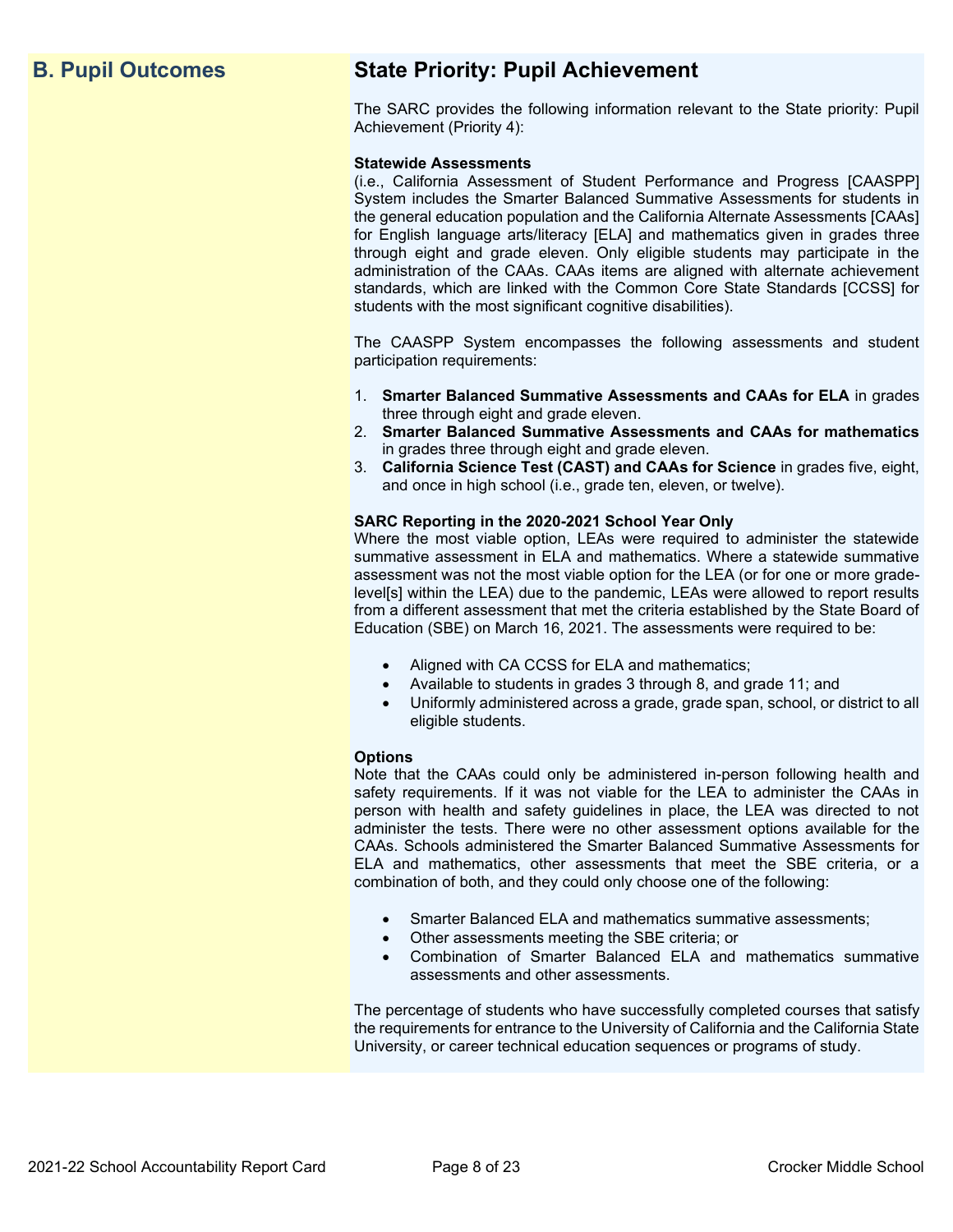#### **Percentage of Students Meeting or Exceeding the State Standard on CAASPP**

This table displays CAASPP test results in ELA and mathematics for all students grades three through eight and grade eleven taking and completing a state-administered assessment.

The 2019-2020 data cells with N/A values indicate that the 2019-2020 data are not available due to the COVID-19 pandemic and resulting summative test suspension. The Executive Order N-30-20 was issued which waived the assessment, accountability, and reporting requirements for the 2019-2020 school year.

The 2020-2021 data cells have N/A values because these data are not comparable to other year data due to the COVID-19 pandemic during the 2020-2021 school year. Where the CAASPP assessments in ELA and/or mathematics is not the most viable option, the LEAs were allowed to administer local assessments. Therefore, the 2020-2021 data between school years for the school, district, state are not an accurate comparison. As such, it is inappropriate to compare results of the 2020-2021 school year to other school years.

| Subject                                                              | <b>School</b><br>2019-20 | <b>School</b><br>2020-21 | <b>District</b><br>2019-20 | <b>District</b><br>2020-21 | <b>State</b><br>2019-20 | <b>State</b><br>2020-21 |
|----------------------------------------------------------------------|--------------------------|--------------------------|----------------------------|----------------------------|-------------------------|-------------------------|
| <b>English Language Arts/Literacy</b><br>$\left($ grades 3-8 and 11) | N/A                      | N/A                      | N/A                        | N/A                        | N/A                     | N/A                     |
| <b>Mathematics</b><br>$(grades 3-8 and 11)$                          | N/A                      | N/A                      | N/A                        | N/A                        | N/A                     | N/A                     |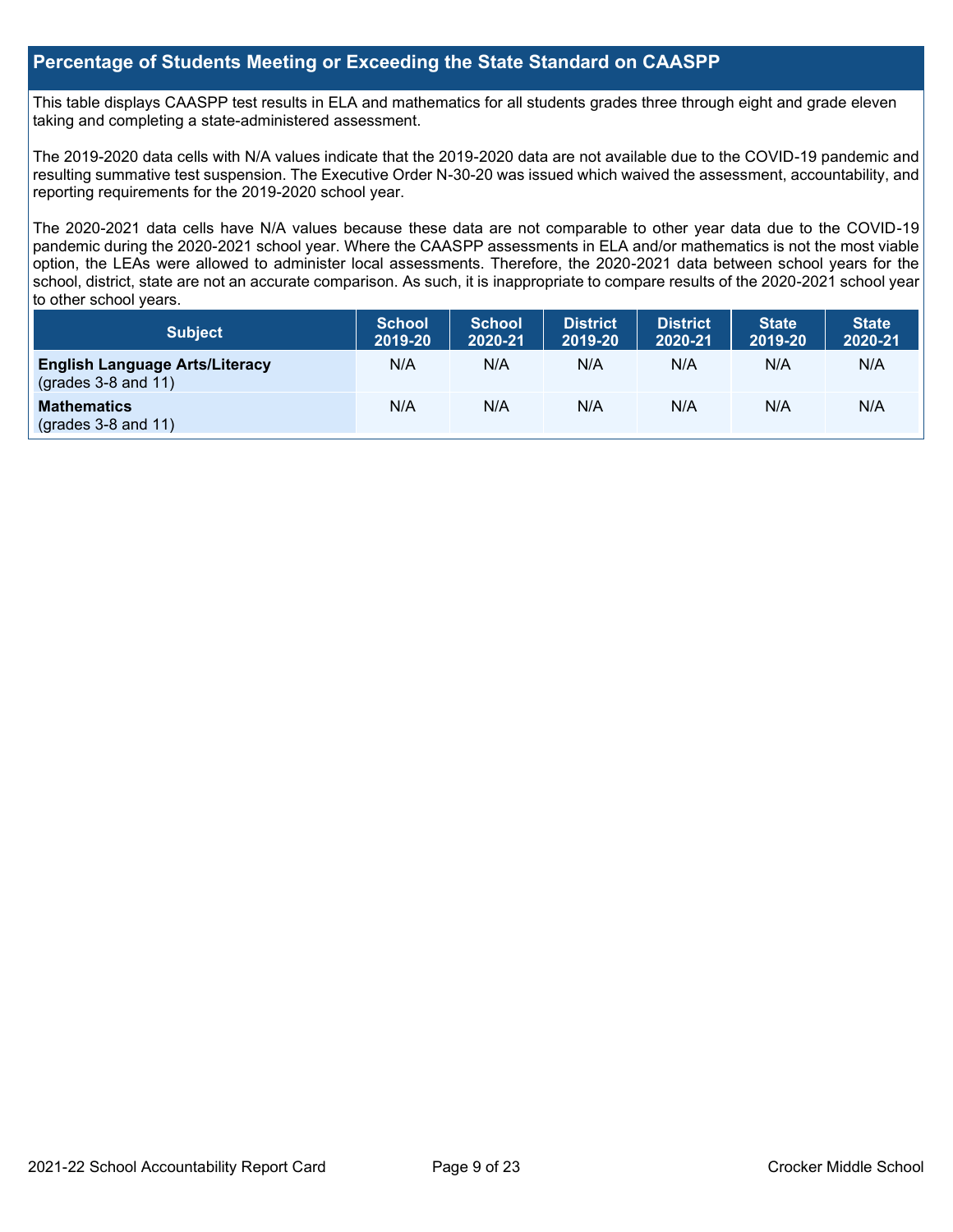### **2020-21 CAASPP Test Results in ELA by Student Group**

This table displays CAASPP test results in ELA by student group for students grades three through eight and grade eleven taking and completing a state-administered assessment. The CDE will populate this table for schools in cases where the school administered the CAASPP assessment. In cases where the school administered a local assessment instead of CAASPP, the CDE will populate this table with "NT" values, meaning this school did not test students using the CAASPP. See the local assessment(s) table for more information.

| <b>CAASPP</b><br><b>Student Groups</b>               | <b>CAASPP</b><br><b>Total</b><br><b>Enrollment</b> | <b>CAASPP</b><br><b>Number</b><br><b>Tested</b> | <b>CAASPP</b><br><b>Percent</b><br><b>Tested</b> | <b>CAASPP</b><br><b>Percent</b><br><b>Not Tested</b> | <b>CAASPP</b><br><b>Percent</b><br><b>Met or</b><br><b>Exceeded</b> |
|------------------------------------------------------|----------------------------------------------------|-------------------------------------------------|--------------------------------------------------|------------------------------------------------------|---------------------------------------------------------------------|
| <b>All Students</b>                                  | 438                                                | 416                                             | 94.98                                            | 5.02                                                 | 81.73                                                               |
| <b>Female</b>                                        | 195                                                | 185                                             | 94.87                                            | 5.13                                                 | 88.11                                                               |
| <b>Male</b>                                          | 243                                                | 231                                             | 95.06                                            | 4.94                                                 | 76.62                                                               |
| American Indian or Alaska Native                     | $\mathbf 0$                                        | $\mathbf 0$                                     | 0                                                | 0                                                    | $\pmb{0}$                                                           |
| <b>Asian</b>                                         | 124                                                | 119                                             | 95.97                                            | 4.03                                                 | 84.87                                                               |
| <b>Black or African American</b>                     |                                                    | $\overline{\phantom{m}}$                        | --                                               | $\sim$                                               | --                                                                  |
| <b>Filipino</b>                                      | $\qquad \qquad -$                                  | $\qquad \qquad -$                               |                                                  |                                                      |                                                                     |
| <b>Hispanic or Latino</b>                            | 19                                                 | 19                                              | 100                                              | $\mathbf{0}$                                         | 78.95                                                               |
| Native Hawaiian or Pacific Islander                  | $\mathbf 0$                                        | $\mathbf 0$                                     | 0                                                | 0                                                    | $\mathbf 0$                                                         |
| <b>Two or More Races</b>                             | 46                                                 | 43                                              | 93.48                                            | 6.52                                                 | 86.05                                                               |
| <b>White</b>                                         | 246                                                | 232                                             | 94.31                                            | 5.69                                                 | 80.17                                                               |
| <b>English Learners</b>                              | $- -$                                              | $\overline{\phantom{a}}$                        | --                                               | $\sim$                                               | --                                                                  |
| <b>Foster Youth</b>                                  | 0                                                  | $\mathbf 0$                                     | $\mathbf{0}$                                     | $\mathbf{0}$                                         | $\mathbf 0$                                                         |
| <b>Homeless</b>                                      | $\mathbf 0$                                        | $\pmb{0}$                                       | $\mathbf 0$                                      | 0                                                    | $\mathbf 0$                                                         |
| <b>Military</b>                                      | $\mathbf{0}$                                       | $\mathbf 0$                                     | $\mathbf{0}$                                     | $\Omega$                                             | 0                                                                   |
| <b>Socioeconomically Disadvantaged</b>               | --                                                 | $\qquad \qquad -$                               | --                                               | --                                                   | --                                                                  |
| <b>Students Receiving Migrant Education Services</b> | $\Omega$                                           | $\mathbf 0$                                     | $\Omega$                                         | $\Omega$                                             | 0                                                                   |
| <b>Students with Disabilities</b>                    | 64                                                 | 52                                              | 81.25                                            | 18.75                                                | 32.69                                                               |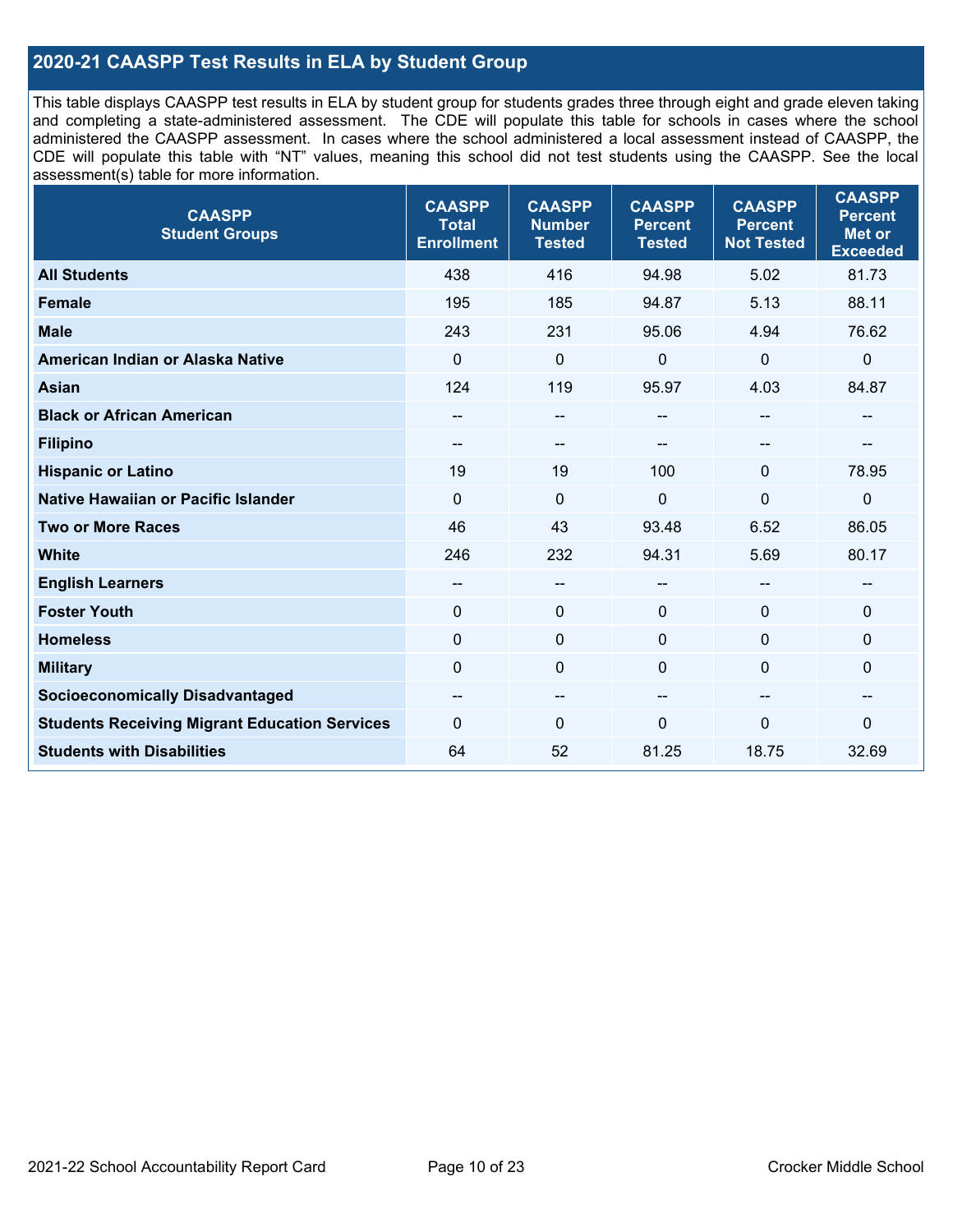### **2020-21 CAASPP Test Results in Math by Student Group**

This table displays CAASPP test results in Math by student group for students grades three through eight and grade eleven taking and completing a state-administered assessment. The CDE will populate this table for schools in cases where the school administered the CAASPP assessment. In cases where the school administered a local assessment instead of CAASPP, the CDE will populate this table with "NT" values, meaning this school did not test students using the CAASPP. See the local assessment(s) table for more information.

| <b>CAASPP</b><br><b>Student Groups</b>               | <b>CAASPP</b><br><b>Total</b><br><b>Enrollment</b> | <b>CAASPP</b><br><b>Number</b><br><b>Tested</b> | <b>CAASPP</b><br><b>Percent</b><br><b>Tested</b> | <b>CAASPP</b><br><b>Percent</b><br><b>Not Tested</b> | <b>CAASPP</b><br><b>Percent</b><br><b>Met or</b><br><b>Exceeded</b> |
|------------------------------------------------------|----------------------------------------------------|-------------------------------------------------|--------------------------------------------------|------------------------------------------------------|---------------------------------------------------------------------|
| <b>All Students</b>                                  | 438                                                | 415                                             | 94.75                                            | 5.25                                                 | 77.83                                                               |
| Female                                               | 195                                                | 185                                             | 94.87                                            | 5.13                                                 | 76.22                                                               |
| <b>Male</b>                                          | 243                                                | 230                                             | 94.65                                            | 5.35                                                 | 79.13                                                               |
| American Indian or Alaska Native                     | $\mathbf 0$                                        | $\mathbf 0$                                     | 0                                                | $\mathbf 0$                                          | $\mathbf 0$                                                         |
| <b>Asian</b>                                         | 124                                                | 119                                             | 95.97                                            | 4.03                                                 | 88.24                                                               |
| <b>Black or African American</b>                     | --                                                 | --                                              | --                                               | $\overline{\phantom{a}}$                             | $\hspace{0.05cm}$                                                   |
| <b>Filipino</b>                                      | --                                                 | --                                              |                                                  |                                                      |                                                                     |
| <b>Hispanic or Latino</b>                            | 19                                                 | 19                                              | 100.00                                           | 0.00                                                 | 68.42                                                               |
| <b>Native Hawaiian or Pacific Islander</b>           | $\mathbf{0}$                                       | $\mathbf 0$                                     | 0                                                | $\Omega$                                             | $\pmb{0}$                                                           |
| <b>Two or More Races</b>                             | 46                                                 | 43                                              | 93.48                                            | 6.52                                                 | 81.40                                                               |
| <b>White</b>                                         | 246                                                | 231                                             | 93.90                                            | 6.10                                                 | 73.16                                                               |
| <b>English Learners</b>                              | --                                                 | --                                              | --                                               |                                                      | --                                                                  |
| <b>Foster Youth</b>                                  | $\mathbf 0$                                        | $\mathbf 0$                                     | $\mathbf{0}$                                     | $\Omega$                                             | $\mathbf 0$                                                         |
| <b>Homeless</b>                                      | $\mathbf{0}$                                       | $\mathbf 0$                                     | $\mathbf{0}$                                     | $\Omega$                                             | $\mathbf 0$                                                         |
| <b>Military</b>                                      | $\mathbf 0$                                        | $\pmb{0}$                                       | 0                                                | $\Omega$                                             | $\mathbf 0$                                                         |
| <b>Socioeconomically Disadvantaged</b>               | --                                                 | --                                              | --                                               | --                                                   | --                                                                  |
| <b>Students Receiving Migrant Education Services</b> | $\mathbf{0}$                                       | 0                                               | $\Omega$                                         | $\Omega$                                             | $\mathbf 0$                                                         |
| <b>Students with Disabilities</b>                    | 64                                                 | 51                                              | 79.69                                            | 20.31                                                | 31.37                                                               |

#### **2020-21 Local Assessment Test Results in ELA by Student Group**

This table displays Local Assessment test results in ELA by student group for students grades three through eight and grade eleven. LEAs/schools will populate this table for schools in cases where the school administered a local assessment. In cases where the school administered the CAASPP assessment, LEAs/schools will populate this table with "N/A" values in all cells, meaning this table is Not Applicable for this school.

| N/A<br><b>Student Groups</b>     | N/A<br><b>Total</b><br><b>Enrollment</b> | N/A<br><b>Number</b><br><b>Tested</b> | N/A<br><b>Percent</b><br><b>Tested</b> | N/A<br>Percent<br><b>Not Tested</b> | N/A<br><b>Percent</b><br><b>At or Above</b><br><b>Grade Level</b> |
|----------------------------------|------------------------------------------|---------------------------------------|----------------------------------------|-------------------------------------|-------------------------------------------------------------------|
| <b>All Students</b>              | N/A                                      | N/A                                   | N/A                                    | N/A                                 | N/A                                                               |
| Female                           | N/A                                      | N/A                                   | N/A                                    | N/A                                 | N/A                                                               |
| <b>Male</b>                      | N/A                                      | N/A                                   | N/A                                    | N/A                                 | N/A                                                               |
| American Indian or Alaska Native | N/A                                      | N/A                                   | N/A                                    | N/A                                 | N/A                                                               |
| <b>Asian</b>                     | N/A                                      | N/A                                   | N/A                                    | N/A                                 | N/A                                                               |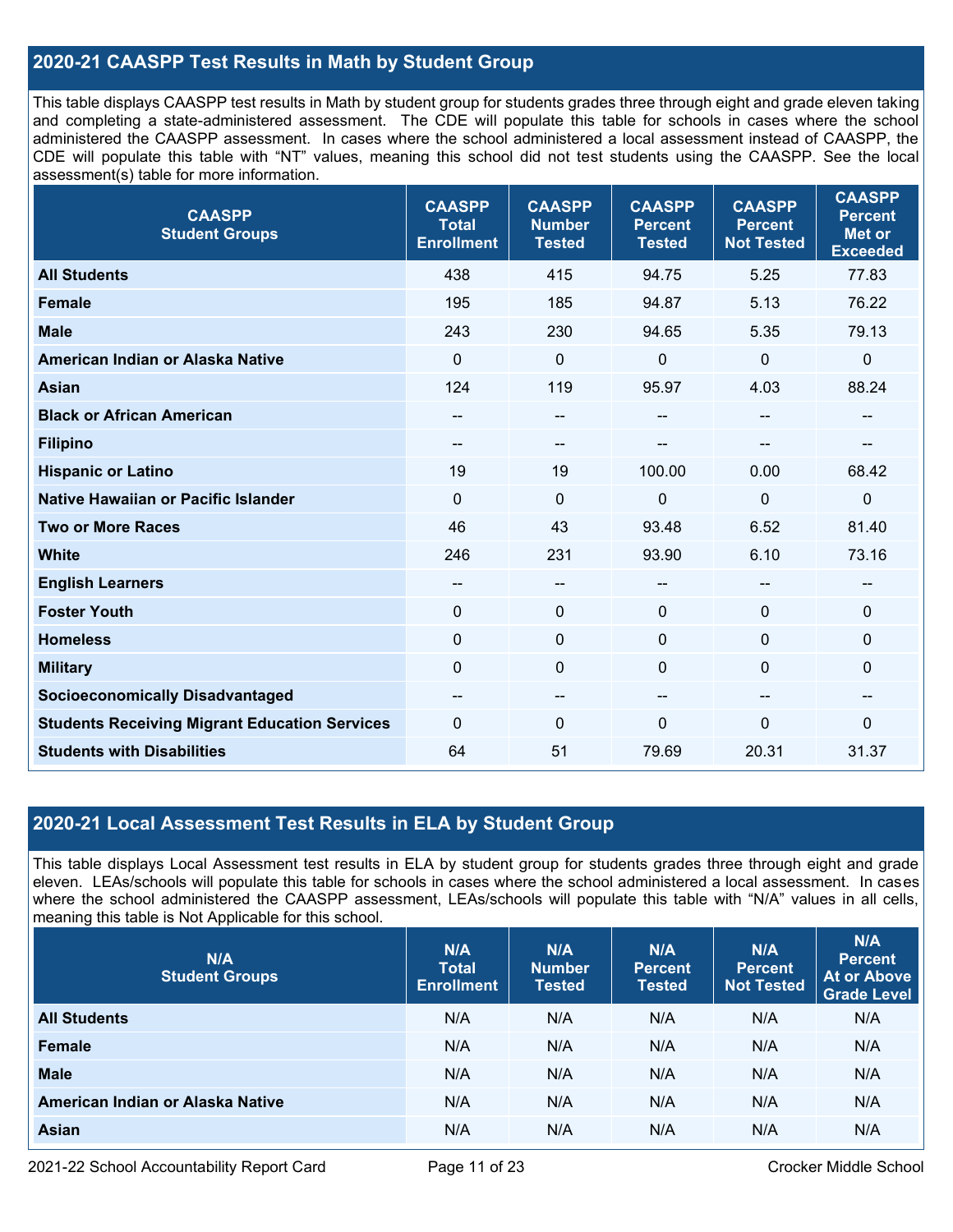| <b>Black or African American</b>                                                          | N/A | N/A | N/A | N/A | N/A |
|-------------------------------------------------------------------------------------------|-----|-----|-----|-----|-----|
| <b>Filipino</b>                                                                           | N/A | N/A | N/A | N/A | N/A |
| <b>Hispanic or Latino</b>                                                                 | N/A | N/A | N/A | N/A | N/A |
| Native Hawaiian or Pacific Islander                                                       | N/A | N/A | N/A | N/A | N/A |
| <b>Two or More Races</b>                                                                  | N/A | N/A | N/A | N/A | N/A |
| White                                                                                     | N/A | N/A | N/A | N/A | N/A |
| <b>English Learners</b>                                                                   | N/A | N/A | N/A | N/A | N/A |
| <b>Foster Youth</b>                                                                       | N/A | N/A | N/A | N/A | N/A |
| <b>Homeless</b>                                                                           | N/A | N/A | N/A | N/A | N/A |
| <b>Military</b>                                                                           | N/A | N/A | N/A | N/A | N/A |
| <b>Socioeconomically Disadvantaged</b>                                                    | N/A | N/A | N/A | N/A | N/A |
| <b>Students Receiving Migrant Education Services</b>                                      | N/A | N/A | N/A | N/A | N/A |
| <b>Students with Disabilities</b>                                                         | N/A | N/A | N/A | N/A | N/A |
| *At or above the grade-level standard in the context of the local assessment administered |     |     |     |     |     |

\*At or above the grade-level standard in the context of the local assessment administered.

## **2020-21 Local Assessment Test Results in Math by Student Group**

This table displays Local Assessment test results in Math by student group for students grades three through eight and grade eleven. LEAs/schools will populate this table for schools in cases where the school administered a local assessment. In cases where the school administered the CAASPP assessment, LEAs/schools will populate this table with "N/A" values in all cells, meaning this table is Not Applicable for this school.

| N/A<br><b>Student Groups</b>                         | N/A<br><b>Total</b><br><b>Enrollment</b> | N/A<br><b>Number</b><br><b>Tested</b> | N/A<br><b>Percent</b><br><b>Tested</b> | N/A<br><b>Percent</b><br><b>Not Tested</b> | N/A<br><b>Percent</b><br><b>At or Above</b><br><b>Grade Level</b> |
|------------------------------------------------------|------------------------------------------|---------------------------------------|----------------------------------------|--------------------------------------------|-------------------------------------------------------------------|
| <b>All Students</b>                                  | N/A                                      | N/A                                   | N/A                                    | N/A                                        | N/A                                                               |
| <b>Female</b>                                        | N/A                                      | N/A                                   | N/A                                    | N/A                                        | N/A                                                               |
| <b>Male</b>                                          | N/A                                      | N/A                                   | N/A                                    | N/A                                        | N/A                                                               |
| American Indian or Alaska Native                     | N/A                                      | N/A                                   | N/A                                    | N/A                                        | N/A                                                               |
| <b>Asian</b>                                         | N/A                                      | N/A                                   | N/A                                    | N/A                                        | N/A                                                               |
| <b>Black or African American</b>                     | N/A                                      | N/A                                   | N/A                                    | N/A                                        | N/A                                                               |
| <b>Filipino</b>                                      | N/A                                      | N/A                                   | N/A                                    | N/A                                        | N/A                                                               |
| <b>Hispanic or Latino</b>                            | N/A                                      | N/A                                   | N/A                                    | N/A                                        | N/A                                                               |
| Native Hawaiian or Pacific Islander                  | N/A                                      | N/A                                   | N/A                                    | N/A                                        | N/A                                                               |
| <b>Two or More Races</b>                             | N/A                                      | N/A                                   | N/A                                    | N/A                                        | N/A                                                               |
| <b>White</b>                                         | N/A                                      | N/A                                   | N/A                                    | N/A                                        | N/A                                                               |
| <b>English Learners</b>                              | N/A                                      | N/A                                   | N/A                                    | N/A                                        | N/A                                                               |
| <b>Foster Youth</b>                                  | N/A                                      | N/A                                   | N/A                                    | N/A                                        | N/A                                                               |
| <b>Homeless</b>                                      | N/A                                      | N/A                                   | N/A                                    | N/A                                        | N/A                                                               |
| <b>Military</b>                                      | N/A                                      | N/A                                   | N/A                                    | N/A                                        | N/A                                                               |
| <b>Socioeconomically Disadvantaged</b>               | N/A                                      | N/A                                   | N/A                                    | N/A                                        | N/A                                                               |
| <b>Students Receiving Migrant Education Services</b> | N/A                                      | N/A                                   | N/A                                    | N/A                                        | N/A                                                               |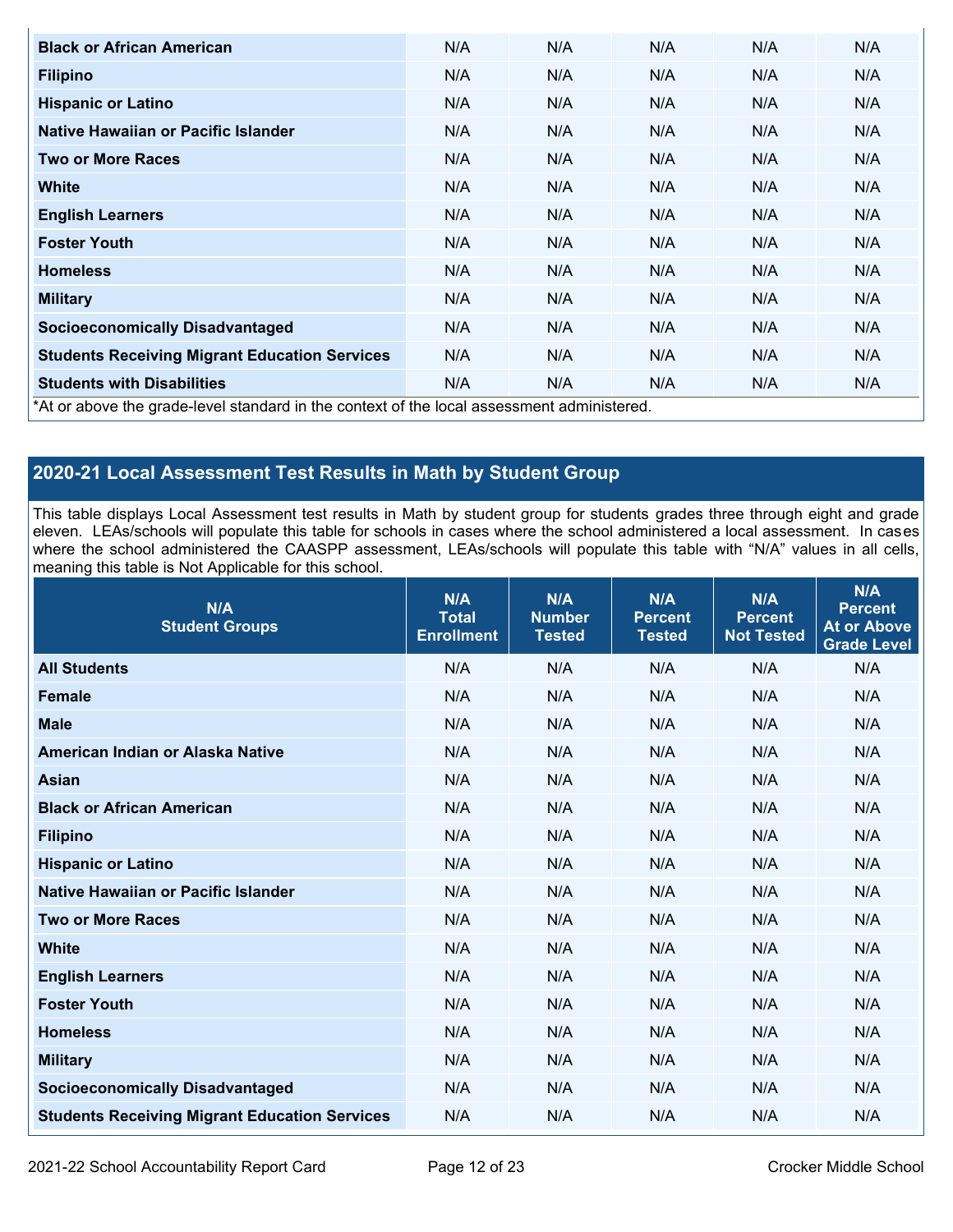| <b>Students with Disabilities</b>                                                           | N/A | N/A | N/A | N/A | N/A |  |  |
|---------------------------------------------------------------------------------------------|-----|-----|-----|-----|-----|--|--|
| *At as above the escale level standard in the context of the local accordinate admissioned. |     |     |     |     |     |  |  |

\*At or above the grade-level standard in the context of the local assessment administered.

#### **CAASPP Test Results in Science for All Students**

This table displays the percentage of all students grades five, eight, and High School meeting or exceeding the State Standard.

The 2019-2020 data cells with N/A values indicate that the 2019-2020 data are not available due to the COVID-19 pandemic and resulting summative testing suspension. The Executive Order N-30-20 was issued which waived the assessment, accountability, and reporting requirements for the 2019-2020 school year.

For any 2020-2021 data cells with N/T values indicate that this school did not test students using the CAASPP Science.

| <b>Subject</b>                           | <b>School</b> | <b>School</b> | District | <b>District</b> | <b>State</b> | <b>State</b> |
|------------------------------------------|---------------|---------------|----------|-----------------|--------------|--------------|
|                                          | 2019-20       | 2020-21       | 2019-20  | 2020-21         | 2019-20      | 2020-21      |
| Science<br>(grades 5, 8 and high school) | N/A           | 77.04         | N/A      | 67.56           | N/A          | 28.72        |

#### **2020-21 CAASPP Test Results in Science by Student Group**

This table displays CAASPP test results in Science by student group for students grades five, eight, and High School. For any data cells with N/T values indicate that this school did not test students using the CAASPP Science.

| <b>Student Group</b>                                 | <b>Total</b><br><b>Enrollment</b> | <b>Number</b><br><b>Tested</b> | <b>Percent</b><br><b>Tested</b> | <b>Percent</b><br><b>Not Tested</b> | <b>Percent</b><br><b>Met or</b><br><b>Exceeded</b> |
|------------------------------------------------------|-----------------------------------|--------------------------------|---------------------------------|-------------------------------------|----------------------------------------------------|
| <b>All Students</b>                                  | 150                               | 135                            | 90.00                           | 10.00                               | 77.04                                              |
| <b>Female</b>                                        | 70                                | 63                             | 90.00                           |                                     |                                                    |
| <b>Male</b>                                          | 80                                | 72                             | 90.00                           |                                     |                                                    |
| American Indian or Alaska Native                     | $\Omega$                          | $\mathbf 0$                    | $\mathbf 0$                     | $\mathbf 0$                         | $\mathbf{0}$                                       |
| <b>Asian</b>                                         | 42                                | 39                             | 92.86                           | 7.14                                | 84.62                                              |
| <b>Black or African American</b>                     | $\qquad \qquad -$                 | --                             |                                 | --                                  |                                                    |
| <b>Filipino</b>                                      | --                                | --                             | --                              | --                                  |                                                    |
| <b>Hispanic or Latino</b>                            | --                                | --                             |                                 | --                                  |                                                    |
| Native Hawaiian or Pacific Islander                  | 0                                 | $\mathbf 0$                    | $\mathbf{0}$                    | $\mathbf 0$                         | $\mathbf{0}$                                       |
| <b>Two or More Races</b>                             | 15                                | 13                             | 86.67                           | 13.33                               | 76.92                                              |
| <b>White</b>                                         | 84                                | 74                             | 88.10                           | 11.90                               | 74.32                                              |
| <b>English Learners</b>                              | --                                | --                             |                                 | --                                  |                                                    |
| <b>Foster Youth</b>                                  | 0                                 | $\mathbf 0$                    | $\mathbf{0}$                    | 0                                   | $\mathbf{0}$                                       |
| <b>Homeless</b>                                      | 0                                 | 0                              | $\mathbf 0$                     | 0                                   | $\mathbf 0$                                        |
| <b>Military</b>                                      | $\Omega$                          | $\mathbf 0$                    | $\mathbf{0}$                    | $\Omega$                            | $\mathbf{0}$                                       |
| <b>Socioeconomically Disadvantaged</b>               | $\Omega$                          | 0                              | $\mathbf 0$                     | $\mathbf 0$                         | $\mathbf{0}$                                       |
| <b>Students Receiving Migrant Education Services</b> | 0                                 | 0                              | $\mathbf 0$                     | $\mathbf 0$                         | $\mathbf{0}$                                       |
| <b>Students with Disabilities</b>                    | 23                                | 14                             | 60.87                           | 39.13                               | 28.57                                              |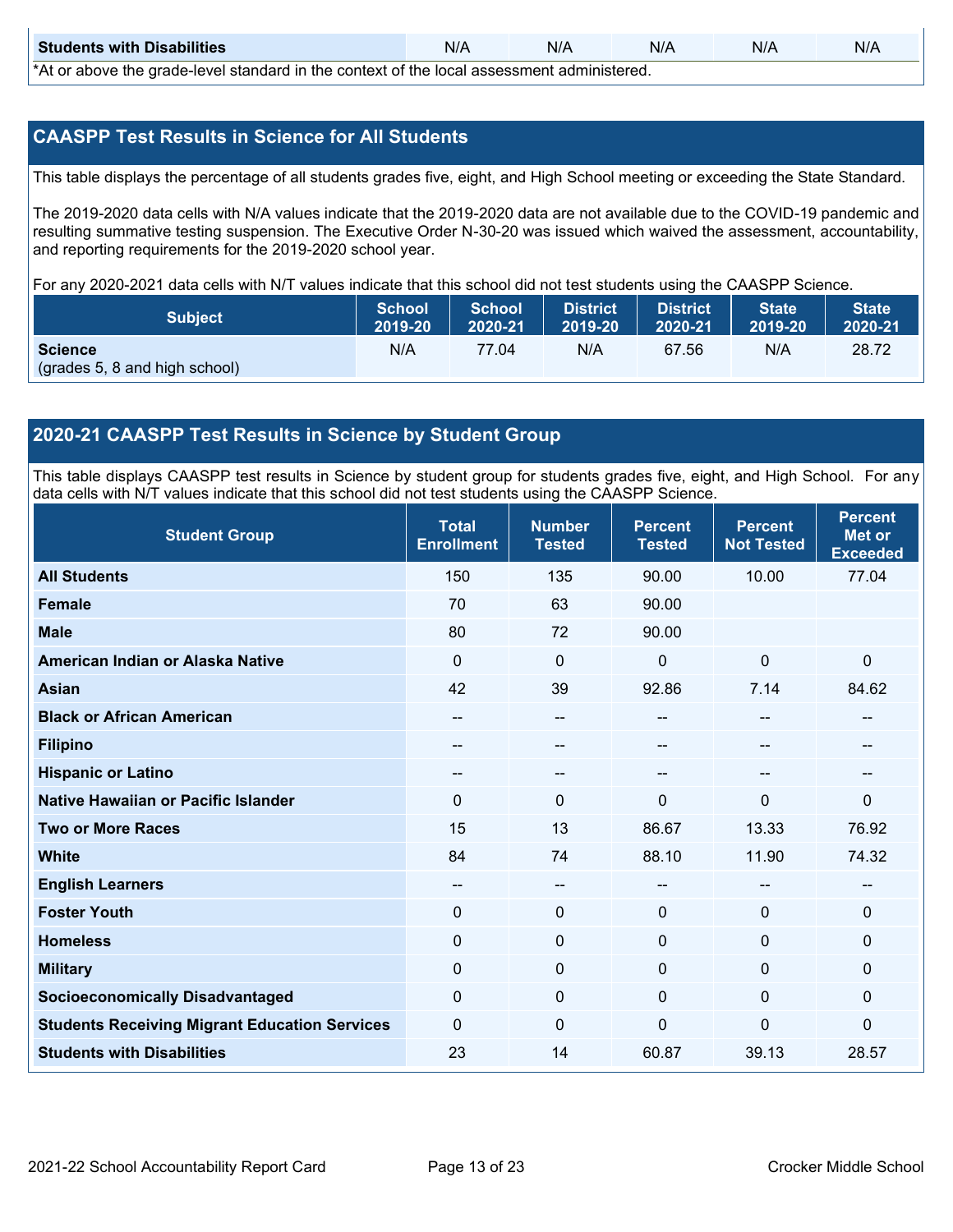## **B. Pupil Outcomes State Priority: Other Pupil Outcomes**

The SARC provides the following information relevant to the State priority: Other Pupil Outcomes (Priority 8): Pupil outcomes in the subject area of physical education.

#### **2020-21 California Physical Fitness Test Results**

Due to the COVID-19 crisis, the Physical Fitness Test was suspended during the 2020-2021 school year and therefore no data are reported and each cell in this table is populated with "N/A."

| <b>Grade Level</b> | <b>Four of Six Fitness Standards</b> | <b>Five of Six Fitness Standards</b> | Percentage of Students Meeting   Percentage of Students Meeting   Percentage of Students Meeting  <br><b>Six of Six Fitness Standards</b> |
|--------------------|--------------------------------------|--------------------------------------|-------------------------------------------------------------------------------------------------------------------------------------------|
| Grade 5            | N/A                                  | N/A                                  | N/A                                                                                                                                       |
| Grade 7            | N/A                                  | N/A                                  | N/A                                                                                                                                       |
| Grade 9            | N/A                                  | N/A                                  | N/A                                                                                                                                       |

## **C. Engagement State Priority: Parental Involvement**

The SARC provides the following information relevant to the State priority: Parental Involvement (Priority 3): Efforts the school district makes to seek parent input in making decisions regarding the school district and at each school site.

#### **2021-22 Opportunities for Parental Involvement**

Opportunities for parental involvement in the district and at the school site are abundant, and our parents have always given generously of their time, attention, and monetary resources. Their efforts mean far more than the material benefits they bring; they make our students and teachers feel valued and important. Such feelings contribute directly to our educational excellence.

Every year, parents and other community volunteers contributed thousands of hours directly to Crocker Middle School in the classrooms, in the library, serving on committees, assisting with special projects, and in many other ways. Parent volunteers shelve, check-out and check-in library books. They help with activities and chaperone dances and field trips. Parents as well as community members speak to classes and share their occupational or scientific expertise. Through organizations such as the Parent Group and the School Site Council, parents learn about activities at the school and set goals to raise student achievement and continually improve the school.

At the district level, thousands of additional volunteer hours are given to fund-raising events, sponsored by the Hillsborough Schools Foundation, such as the general campaign, tennis luncheon, dinner dance, and e-Scrip program. The Hillsborough Schools Foundation provides funds annually to the district in order to enhance the already excellent educational programs. These contributions allow us to enrich our student's educational lives, and to be able to continually look for ways to be even better.

Parents and community members have also continuously supported the schools through their votes: In June of 1988 and again in 1992, the community passed parcel tax measures in order to maintain school quality. In November of 2002, the community of Hillsborough passed Measure B, a \$66.8 million dollar school bond measure for the purpose of modernizing, renovating, and adding facilities as needed at our four school sites. Measure B was a Proposition 39 bond requiring a 55% majority to pass. All members of the school community worked hard to inform the voters about the need for the measure. In response, the community show edits strong support for our schools by passing the Measure with a 66.45% majority vote.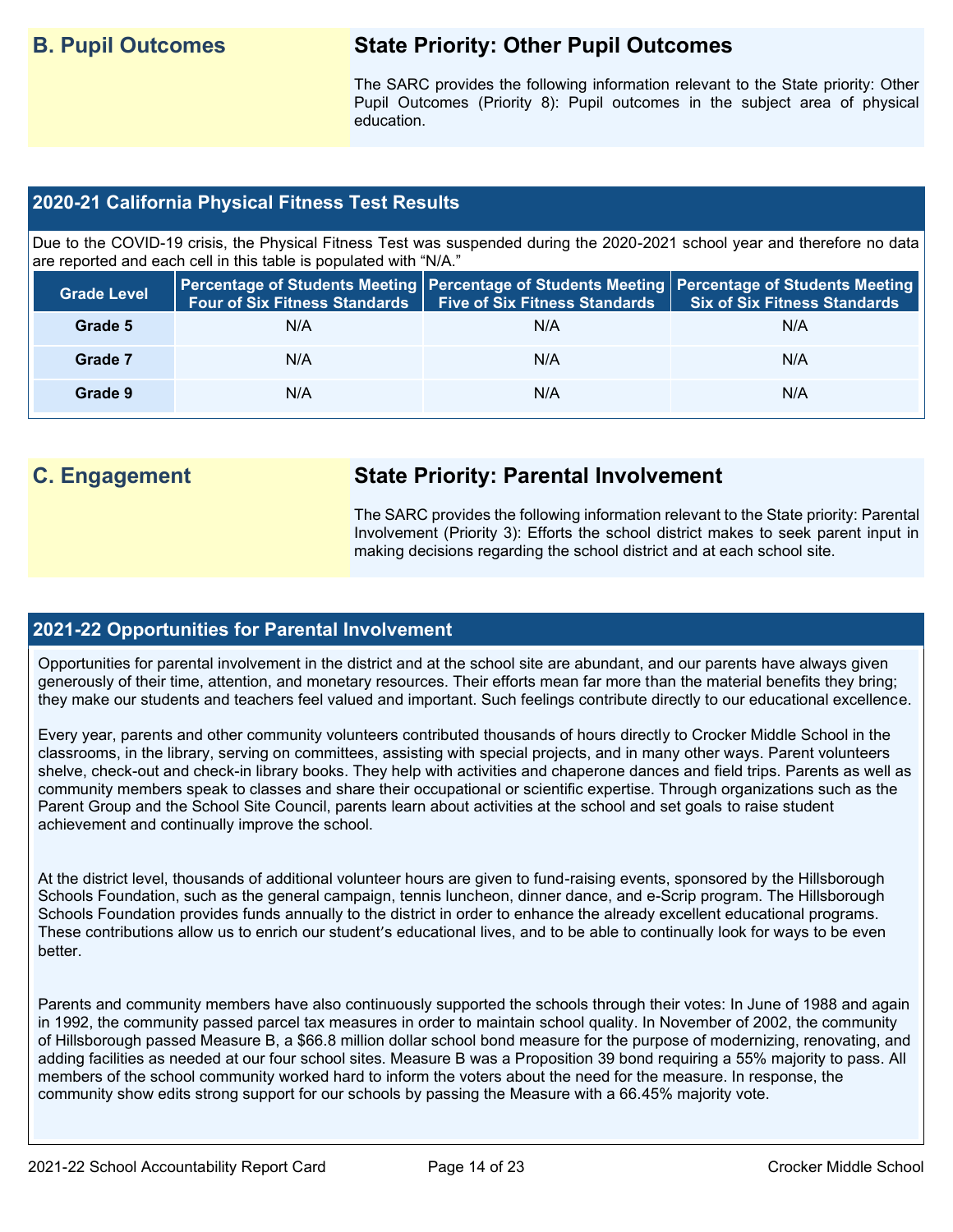### **2021-22 Opportunities for Parental Involvement**

Parents are kept well informed about the school through the school newsletters, calendars, web pages, parent group meetings, parent education events, as well as parent conferences. Any parent wishing to contribute time, expertise, or money to the schools has ample opportunity to do so and should start by contacting the school site parent group president or a member of the Hillsborough School's Foundation. Information is also available on the district website: [http://www.hcsdk8.org](http://www.hcsdk8.org/) which has links to all school websites, as well as the foundation.

## **2020-21 Chronic Absenteeism by Student Group**

| <b>Student Group</b>                                 | <b>Cumulative</b><br><b>Enrollment</b> | <b>Chronic</b><br><b>Absenteeism</b><br><b>Eligible Enrollment</b> | <b>Chronic</b><br><b>Absenteeism</b><br><b>Count</b> | <b>Chronic</b><br><b>Absenteeism</b><br><b>Rate</b> |
|------------------------------------------------------|----------------------------------------|--------------------------------------------------------------------|------------------------------------------------------|-----------------------------------------------------|
| <b>All Students</b>                                  | 445                                    | 444                                                                | 9                                                    | 2.0                                                 |
| <b>Female</b>                                        | 198                                    | 197                                                                | 4                                                    | 2.0                                                 |
| <b>Male</b>                                          | 247                                    | 247                                                                | 5                                                    | 2.0                                                 |
| American Indian or Alaska Native                     | $\Omega$                               | 0                                                                  | 0                                                    | 0.0                                                 |
| <b>Asian</b>                                         | 128                                    | 128                                                                | $\overline{2}$                                       | 1.6                                                 |
| <b>Black or African American</b>                     | $\overline{2}$                         | $\overline{2}$                                                     | $\mathbf 0$                                          | 0.0                                                 |
| <b>Filipino</b>                                      | 5                                      | 5                                                                  | 0                                                    | 0.0                                                 |
| <b>Hispanic or Latino</b>                            | 19                                     | 19                                                                 | 0                                                    | 0.0                                                 |
| Native Hawaiian or Pacific Islander                  | 1                                      | 1                                                                  | 0                                                    | 0.0                                                 |
| <b>Two or More Races</b>                             | 43                                     | 43                                                                 | 1                                                    | 2.3                                                 |
| <b>White</b>                                         | 247                                    | 246                                                                | 6                                                    | 2.4                                                 |
| <b>English Learners</b>                              | $6\phantom{1}$                         | 6                                                                  | $\Omega$                                             | 0.0                                                 |
| <b>Foster Youth</b>                                  | $\mathbf 0$                            | $\Omega$                                                           | $\Omega$                                             | 0.0                                                 |
| <b>Homeless</b>                                      | $\mathbf{1}$                           | 1                                                                  | $\Omega$                                             | 0.0                                                 |
| <b>Socioeconomically Disadvantaged</b>               | 15                                     | 15                                                                 | $\Omega$                                             | 0.0                                                 |
| <b>Students Receiving Migrant Education Services</b> | $\mathbf{0}$                           | $\Omega$                                                           | $\Omega$                                             | 0.0                                                 |
| <b>Students with Disabilities</b>                    | 71                                     | 70                                                                 | 4                                                    | 5.7                                                 |

## **C. Engagement State Priority: School Climate**

The SARC provides the following information relevant to the State priority: School Climate (Priority 6):

- Pupil suspension rates;
- Pupil expulsion rates; and
- Other local measures on the sense of safety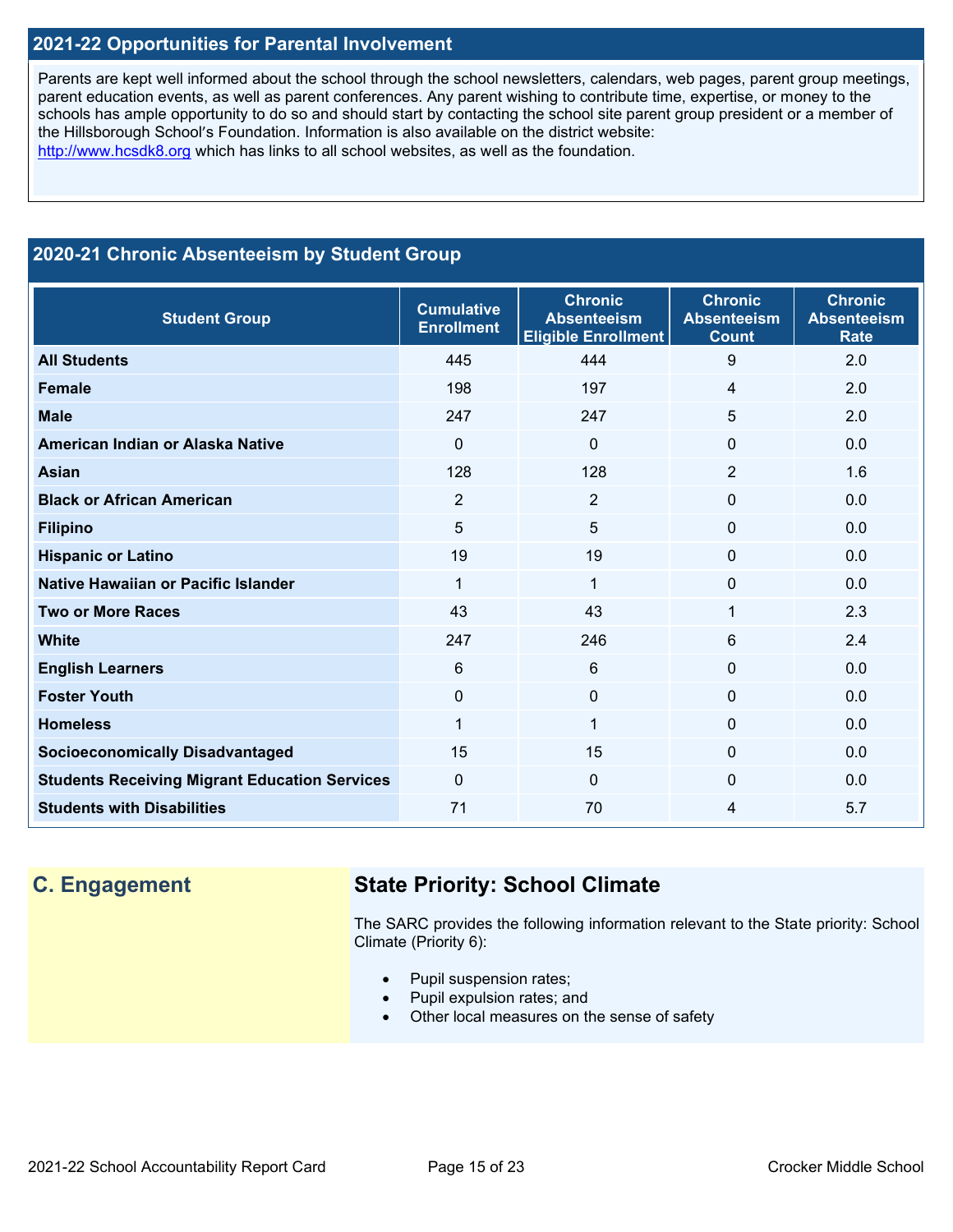#### **Suspensions and Expulsions**

This table displays suspensions and expulsions data collected between July through June, each full school year respectively. Data collected during the 2020-21 school year may not be comparable to earlier years of this collection due to differences in learning mode instruction in response to the COVID-19 pandemic.

| <b>Subject</b>     | <b>School</b><br>2018-19 | <b>School</b><br>2020-21 | <b>District</b><br>2018-19 | District<br>2020-21 | <b>State</b><br>2018-19 | <b>State</b><br>2020-21 |
|--------------------|--------------------------|--------------------------|----------------------------|---------------------|-------------------------|-------------------------|
| <b>Suspensions</b> | 1.06                     | 0.22                     | 0.51                       | 0.08                | 3.47                    | 0.20                    |
| <b>Expulsions</b>  | 0.00                     | 0.00                     | 0.00                       | 0.00                | 0.08                    | 0.00                    |

This table displays suspensions and expulsions data collected between July through February, partial school year due to the COVID-19 pandemic. The 2019-2020 suspensions and expulsions rate data are not comparable to other year data because the 2019-2020 school year is a partial school year due to the COVID-19 crisis. As such, it would be inappropriate to make any comparisons in rates of suspensions and expulsions in the 2019-2020 school year compared to other school years.

| <b>Subject</b>     | <b>School</b><br>2019-20 | <b>District</b><br>2019-20 | <b>State</b><br>2019-20 |
|--------------------|--------------------------|----------------------------|-------------------------|
| <b>Suspensions</b> | 0.46                     | 0.15                       | 2.45                    |
| <b>Expulsions</b>  | 0.00                     | 0.00                       | 0.05                    |

### **2020-21 Suspensions and Expulsions by Student Group**

| <b>Student Group</b>                                 | <b>Suspensions Rate</b> | <b>Expulsions Rate</b> |
|------------------------------------------------------|-------------------------|------------------------|
| <b>All Students</b>                                  | 0.22                    | 0.00                   |
| <b>Female</b>                                        | 0.00                    | 0.00                   |
| <b>Male</b>                                          | 0.40                    | 0.00                   |
| American Indian or Alaska Native                     | 0.00                    | 0.00                   |
| <b>Asian</b>                                         | 0.00                    | 0.00                   |
| <b>Black or African American</b>                     | 0.00                    | 0.00                   |
| <b>Filipino</b>                                      | 0.00                    | 0.00                   |
| <b>Hispanic or Latino</b>                            | 0.00                    | 0.00                   |
| Native Hawaiian or Pacific Islander                  | 0.00                    | 0.00                   |
| <b>Two or More Races</b>                             | 2.33                    | 0.00                   |
| <b>White</b>                                         | 0.00                    | 0.00                   |
| <b>English Learners</b>                              | 0.00                    | 0.00                   |
| <b>Foster Youth</b>                                  | 0.00                    | 0.00                   |
| <b>Homeless</b>                                      | 0.00                    | 0.00                   |
| <b>Socioeconomically Disadvantaged</b>               |                         |                        |
| <b>Students Receiving Migrant Education Services</b> | 0.00                    | 0.00                   |
| <b>Students with Disabilities</b>                    |                         |                        |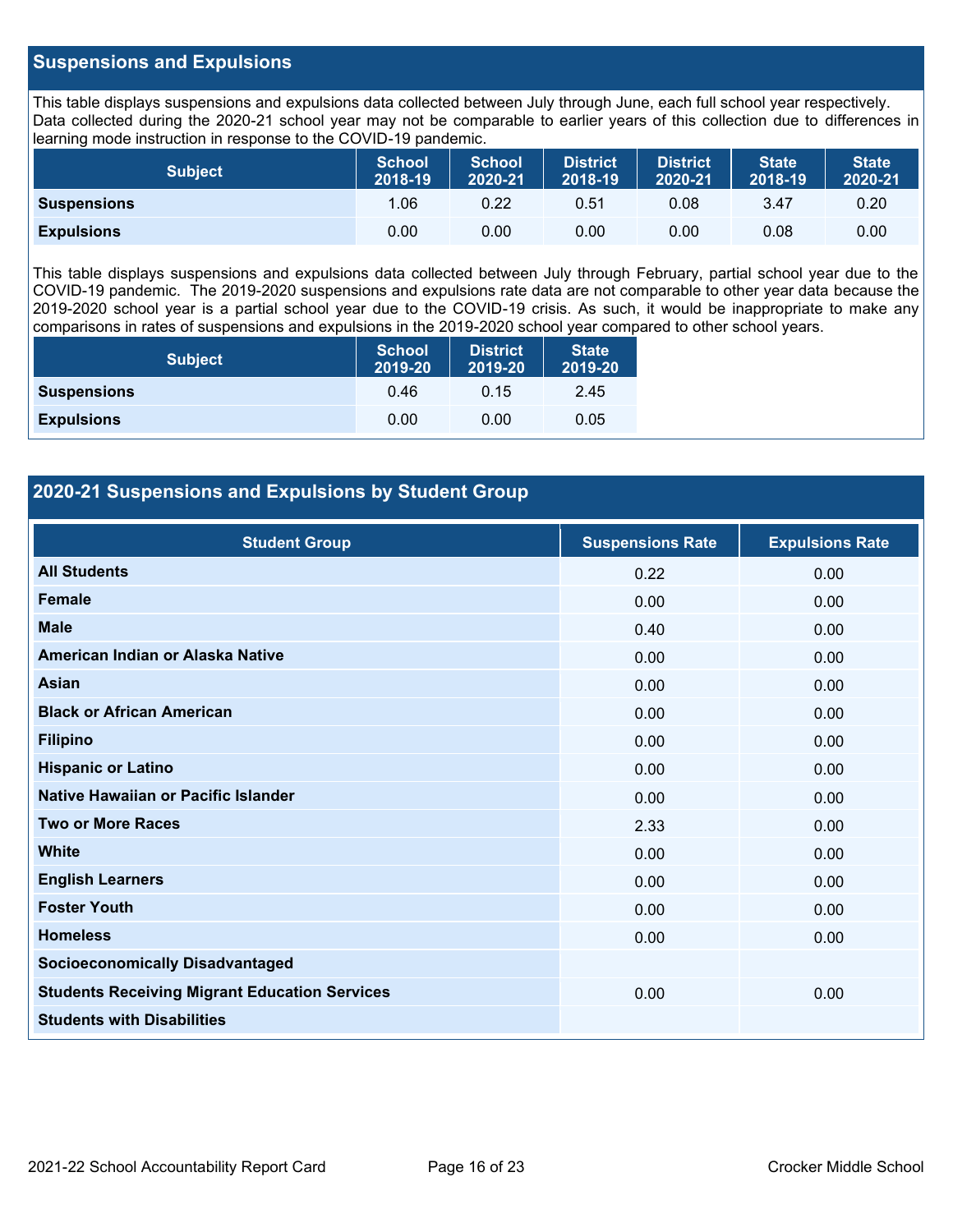#### **2021-22 School Safety Plan**

Safety is our number one priority in the Hillsborough City School District school community. We focus on maintaining safe and caring school communities where all students and families feel welcome, valued, and respected. When students feel safe at school they can focus on learning.

The Comprehensive School Safety Plan, developed in conjunction with the San Mateo County Office of Education and City Services, includes disaster preparedness and emergency procedures, and provides the basic guidelines for responsibilities and procedures needed to address major emergency situations. This plan is updated and reviewed with staff annually. HCSD has a District Safety Committee that meets a minimum of 5 times a year for planning and trainings. The committee is comprised of two teachers per site, and two parents from each site. The committee is responsible for keeping the Incident Command System organizational chart current, attend disaster preparedness trainings, and be the liaison between the District Safety Committee and Site Safety Committee. At the site level, the Safety Committee is responsible for maintaining emergency backpacks for each classroom, inventorying the emergency shed, and reviewing Big Five Protocols with the staff. The plan was last updated 1/28/2020 and approved 2/12/2020. The safety plan was reviewed with staff on 8/16/2021.

#### **2018-19 Secondary Average Class Size and Class Size Distribution**

This table displays the 2018-19 average class size and class size distribution. The columns titled "Number of Classes" indicates how many classes fall into each size category (a range of total students per classroom). At the secondary school level, this information is reported by subject area rather than grade level.

| <b>Subject</b>               | <b>Average</b><br><b>Class</b><br><b>Size</b> | <b>Number of Classes with</b><br><b>1-22 Students</b> | Number of Classes with<br>23-32 Students | <b>Number of Classes with</b><br>33+ Students |
|------------------------------|-----------------------------------------------|-------------------------------------------------------|------------------------------------------|-----------------------------------------------|
| <b>English Language Arts</b> | 20                                            | 11                                                    | 6                                        |                                               |
| <b>Mathematics</b>           | 17                                            | 13                                                    | 6                                        |                                               |
| <b>Science</b>               | 24                                            |                                                       | 12                                       |                                               |
| <b>Social Science</b>        | 20                                            | 14                                                    | 3                                        |                                               |

#### **2019-20 Secondary Average Class Size and Class Size Distribution**

This table displays the 2019-20 average class size and class size distribution. The columns titled "Number of Classes" indicates how many classes fall into each size category (a range of total students per classroom). At the secondary school level, this information is reported by subject area rather than grade level.

| <b>Subject</b>               | <b>Average</b><br><b>Class</b><br><b>Size</b> | <b>1-22 Students</b> | Number of Classes with   Number of Classes with   Number of Classes with<br>23-32 Students | 33+ Students |
|------------------------------|-----------------------------------------------|----------------------|--------------------------------------------------------------------------------------------|--------------|
| <b>English Language Arts</b> | 16                                            | 18                   |                                                                                            |              |
| <b>Mathematics</b>           | 18                                            | 13                   | 3                                                                                          |              |
| <b>Science</b>               | 24                                            | 4                    | 8                                                                                          |              |
| <b>Social Science</b>        | 18                                            | 16                   |                                                                                            |              |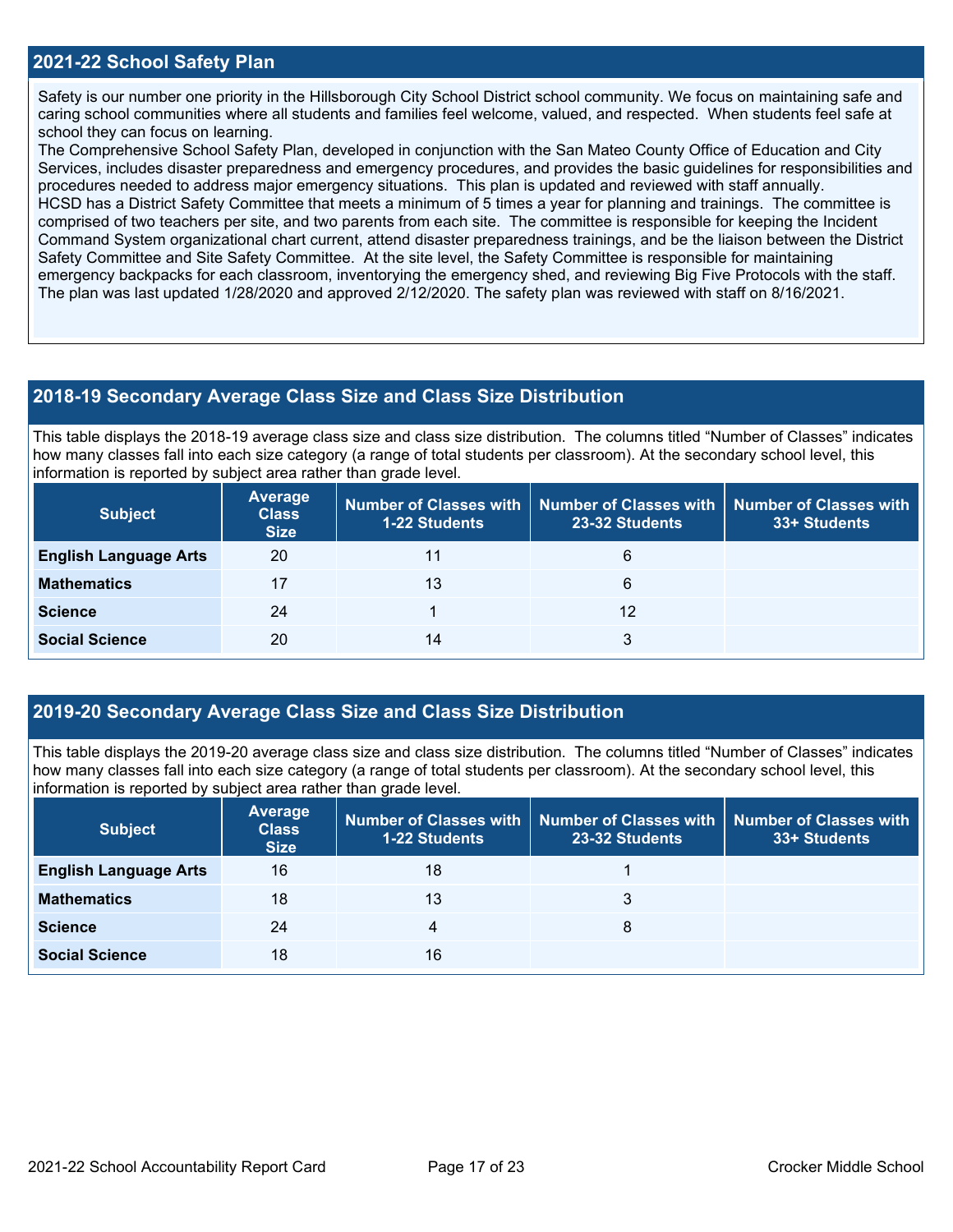#### **2020-21 Secondary Average Class Size and Class Size Distribution**

This table displays the 2020-21 average class size and class size distribution. The columns titled "Number of Classes" indicates how many classes fall into each size category (a range of total students per classroom). At the secondary school level, this information is reported by subject area rather than grade level.

| <b>Subject</b>               | <b>Average</b><br><b>Class</b><br><b>Size</b> | 1-22 Students | Number of Classes with   Number of Classes with<br>23-32 Students | Number of Classes with<br>33+ Students |
|------------------------------|-----------------------------------------------|---------------|-------------------------------------------------------------------|----------------------------------------|
| <b>English Language Arts</b> | 15                                            | 20            |                                                                   |                                        |
| <b>Mathematics</b>           | 14                                            | 21            |                                                                   |                                        |
| <b>Science</b>               | 15                                            | 20            |                                                                   |                                        |
| <b>Social Science</b>        | 15                                            | 20            |                                                                   |                                        |

#### **2020-21 Ratio of Pupils to Academic Counselor**

This table displays the ratio of pupils to Academic Counselor. One full time equivalent (FTE) equals one staff member working full time; one FTE could also represent two staff members who each work 50 percent of full time.

| <b>Title</b>                        | <b>Ratio</b> |
|-------------------------------------|--------------|
| <b>Pupils to Academic Counselor</b> | 442          |

### **2020-21 Student Support Services Staff**

This table displays the number of FTE support staff assigned to this school. One full time equivalent (FTE) equals one staff member working full time; one FTE could also represent two staff members who each work 50 percent of full time.

| <b>Title</b>                                                         | <b>Number of FTE Assigned to School</b> |
|----------------------------------------------------------------------|-----------------------------------------|
| <b>Counselor (Academic, Social/Behavioral or Career Development)</b> |                                         |
| Library Media Teacher (Librarian)                                    | $\mathbf{0}$                            |
| <b>Library Media Services Staff (Paraprofessional)</b>               | 0                                       |
| <b>Psychologist</b>                                                  | 0.5                                     |
| <b>Social Worker</b>                                                 | 0                                       |
| <b>Speech/Language/Hearing Specialist</b>                            |                                         |
| <b>Resource Specialist (non-teaching)</b>                            | 0                                       |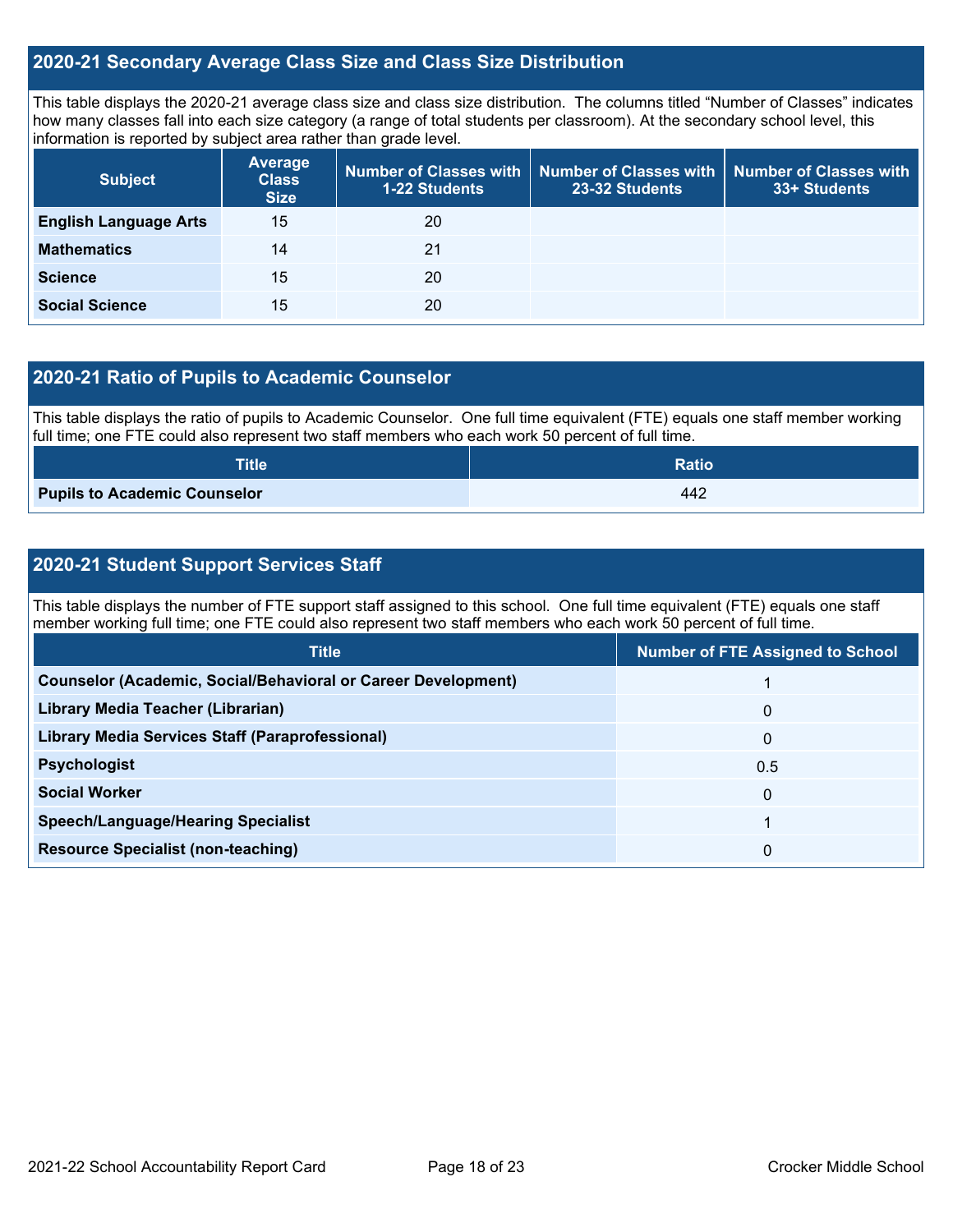#### **2019-20 Expenditures Per Pupil and School Site Teacher Salaries**

This table displays the 2019-20 expenditures per pupil and average teach salary for this school. Cells with N/A values do not require data.

| <b>Level</b>                                         | <b>Total</b><br><b>Expenditures</b><br><b>Per Pupil</b> | <b>Expenditures</b><br><b>Per Pupil</b><br>(Restricted) | <b>Expenditures</b><br><b>Per Pupil</b><br>(Unrestricted) | <b>Average</b><br><b>Teacher</b><br><b>Salary</b> |
|------------------------------------------------------|---------------------------------------------------------|---------------------------------------------------------|-----------------------------------------------------------|---------------------------------------------------|
| <b>School Site</b>                                   | \$26,701.70                                             | \$8,982.43                                              | \$17,719.28                                               | \$116,062.17                                      |
| <b>District</b>                                      | N/A                                                     | N/A                                                     | \$16,609.63                                               | \$115,539                                         |
| <b>Percent Difference - School Site and District</b> | N/A                                                     | N/A                                                     | 6.5                                                       | 0.5                                               |
| <b>State</b>                                         |                                                         |                                                         | \$8,444                                                   | \$82,431                                          |
| <b>Percent Difference - School Site and State</b>    | N/A                                                     | N/A                                                     | 70.9                                                      | 33.9                                              |

#### **2020-21 Types of Services Funded**

The district expenditures from the general fund provide high-quality educational programs for all students, including special populations such as students receiving Special Education services, English Learners, and students identified as Gifted. All basic educational needs such as instructional materials, personnel, staff development, technology, facilities, and maintenance are adequately funded. Federal and state funds are used appropriately and as required. Through additional funds supplied through the generosity of our parents and the larger community, we are also able to provide lower class sizes, curriculum specialists, foreign language programs, additional counseling services, and other enhancements to programs. Resources are allocated based on the assessed learning needs of students.

#### **2019-20 Teacher and Administrative Salaries**

This table displays the 2019-20 Teacher and Administrative salaries. For detailed information on salaries, see the CDE Certification Salaries & Benefits web page at [http://www.cde.ca.gov/ds/fd/cs/.](http://www.cde.ca.gov/ds/fd/cs/)

| Category                                             | <b>District</b><br><b>Amount</b> | <b>State Average</b><br>for Districts<br>in Same Category |  |
|------------------------------------------------------|----------------------------------|-----------------------------------------------------------|--|
| <b>Beginning Teacher Salary</b>                      | \$64,691                         | \$51,450                                                  |  |
| <b>Mid-Range Teacher Salary</b>                      | \$108,839                        | \$80,263                                                  |  |
| <b>Highest Teacher Salary</b>                        | \$142,773                        | \$101,012                                                 |  |
| <b>Average Principal Salary (Elementary)</b>         | \$165,169                        | \$128,082                                                 |  |
| <b>Average Principal Salary (Middle)</b>             | \$192,166                        | \$132,453                                                 |  |
| <b>Average Principal Salary (High)</b>               | \$0                              | \$134,792                                                 |  |
| <b>Superintendent Salary</b>                         | \$249,600                        | \$197,968                                                 |  |
| <b>Percent of Budget for Teacher Salaries</b>        | 39%                              | 34%                                                       |  |
| <b>Percent of Budget for Administrative Salaries</b> | 8%                               | 6%                                                        |  |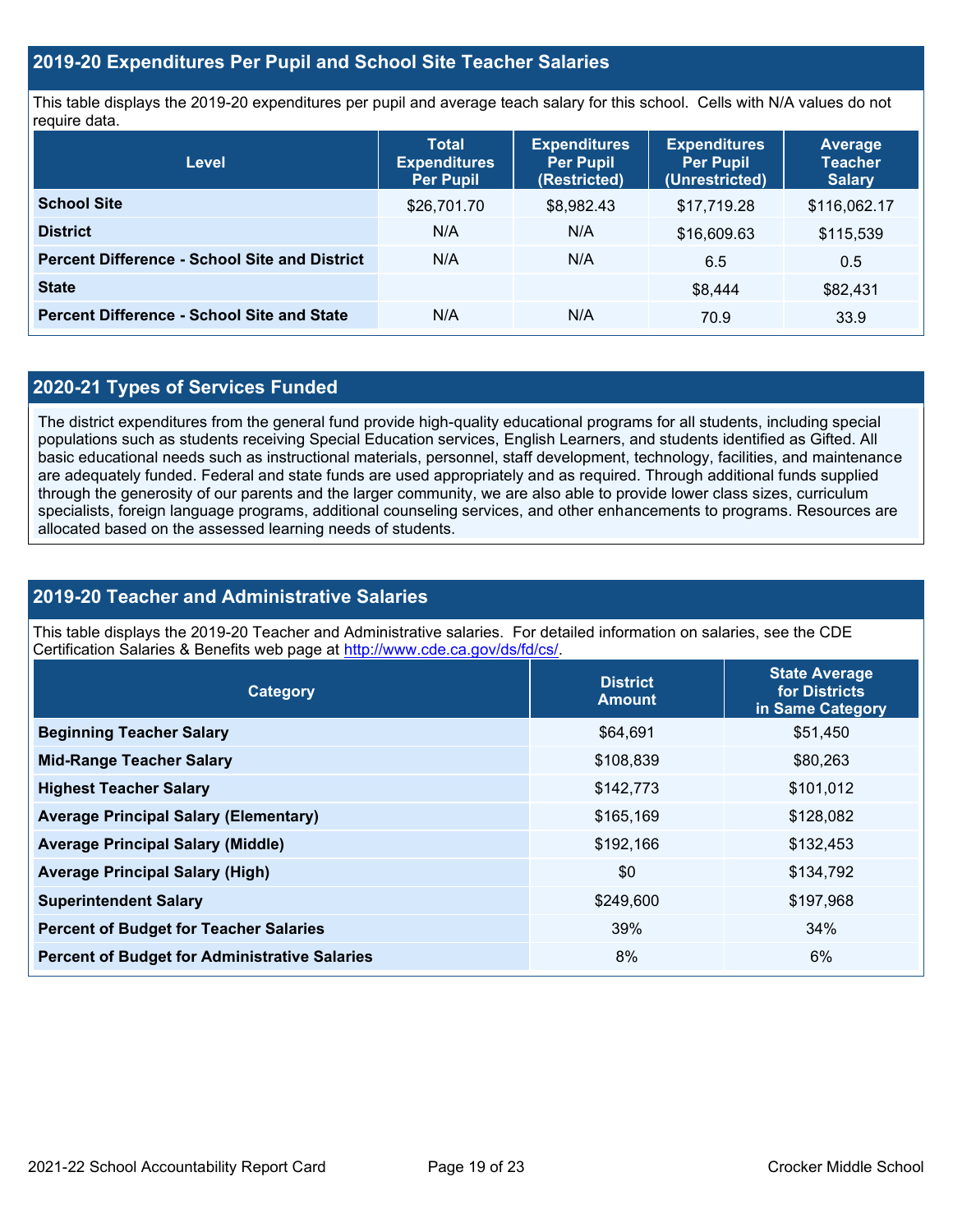#### District Overview:

Each year the district offers training to its new teachers before the start of school and continues with specific new teacher support for the first year. Participants in the BTSA (Beginning Teachers Support and Assessment) program receive support for two years through HCSD and the SMCOE. Generally, the district provides three full days of professional development for teachers each year (August, October, and March) and supports the continual professional growth of teachers through gradelevel and department-specific professional development throughout the year. Teachers participate in off-site professional development opportunities on a regular basis, and expert coaches and consultants work with teachers, on-site as well. The district encourages veteran teachers to continue professional growth through its HIP (Hillsborough Incentive Plan) Program and by providing support for teachers who wish to become Nationally Board Certified. Compliance training for certificated and classified staff, such as CPR/First Aid, is held as needed. Specialists are provided training relevant to their assignments and training occurs any time new standards or materials are adopted. Instructional minutes are added throughout the week to allow for early release Thursdays. Thursday afternoons are available for both school site and district staff development or collaborative workgroups. This is in addition to the weekly teacher, grade-level, and/or departmental collaborative time provided in the schedule. The administration and staff maintain a mutual support system, with close communication and strong cooperative planning. During the 2018-2019 and 2019-2020 school years, a Science Advisor role and a part-time Educational Services TOSA were being utilized to support curriculum implementation and student growth. During the 2021-2022 school year, two Instructional Coaches are being utilized to support individual teacher curriculum and instruction support and to provide a resource for district initiative and curriculum implementation.

#### District Specific:

During the 2019-2020 school year, the HCSD provided professional development to teachers in the areas of Reading/Language Arts, Mathematics, Science, and Multi-tiered System of Supports. Additional professional development was provided in March 2020 on the use of digital tools as the district shifted to Distance Learning in the wake of the COVID-19 pandemic. As needs arose, opportunities were provided to support the ongoing needs and growth of staff. During the 2020-2021 school year, the HCSD provided professional development on the use of digital tools, including those to support data and assessment, as the school year started in Distance Learning. Additionally, professional development in line with the District's Diversity, Equity, and Inclusion goal will be provided in Spring 2021 along with training and workshops on trauma and educator/student wellness. Professional Development connected to specific curricular areas and topic were provided to staff and will continue to be provided throughout the year as needs arise.

During the 2021-2022 school year, the HCSD provided professional development on supporting gifted students, a Multi-Tiered System of Support, Universal Design for Learning, mental health, and understanding gender identity. Additional professional development focused on particular curricular areas, teaching practices, and diversity, equity, and inclusion-related learning will be provided based on identified needs. Professional development around COVID-19 safety procedures is also provided as needed.

#### Crocker Specific:

As a learning community, we are committed to creating an inclusive culture for an engaging academic curriculum and an inclusive social emotional learning environment. In response to distance learning our educators have participated in professional learning opportunities on effective use of learning management systems, our school wide learning management system is Google Classroom. Our science team participated in targeted professional development to support the implementation of STEMSCOPES in the 19/20 school year. Members of our Crocker staff and parent community have committed to our districts Diversity, Equity and Inclusion ,DEI, Committee. Participation in DEI aligns with our School Site Council goals to proved an inclusive learning environment for all students. In 19/20 our staff participated in an introductory training of Multi-Tiered System of Support provided by the San Mateo County Office of Education. The Crocker community is committed to the belief that all students should be educated in the most inclusive environment regardless of eligibility in special education or other support services. To this end we will continue to provide opportunities for all staff to learn, implement and build on the structural components of Multi-Tiered System of Support a research based, system-wide practice based on databased decision making used to meet the academic, social emotional and behavior needs of all students.

This table displays the number of school days dedicated to staff development and continuous improvement.

| <b>Subject</b>                                                                  |  | 2019-20   2020-21   2021-22 |
|---------------------------------------------------------------------------------|--|-----------------------------|
| Number of school days dedicated to Staff Development and Continuous Improvement |  |                             |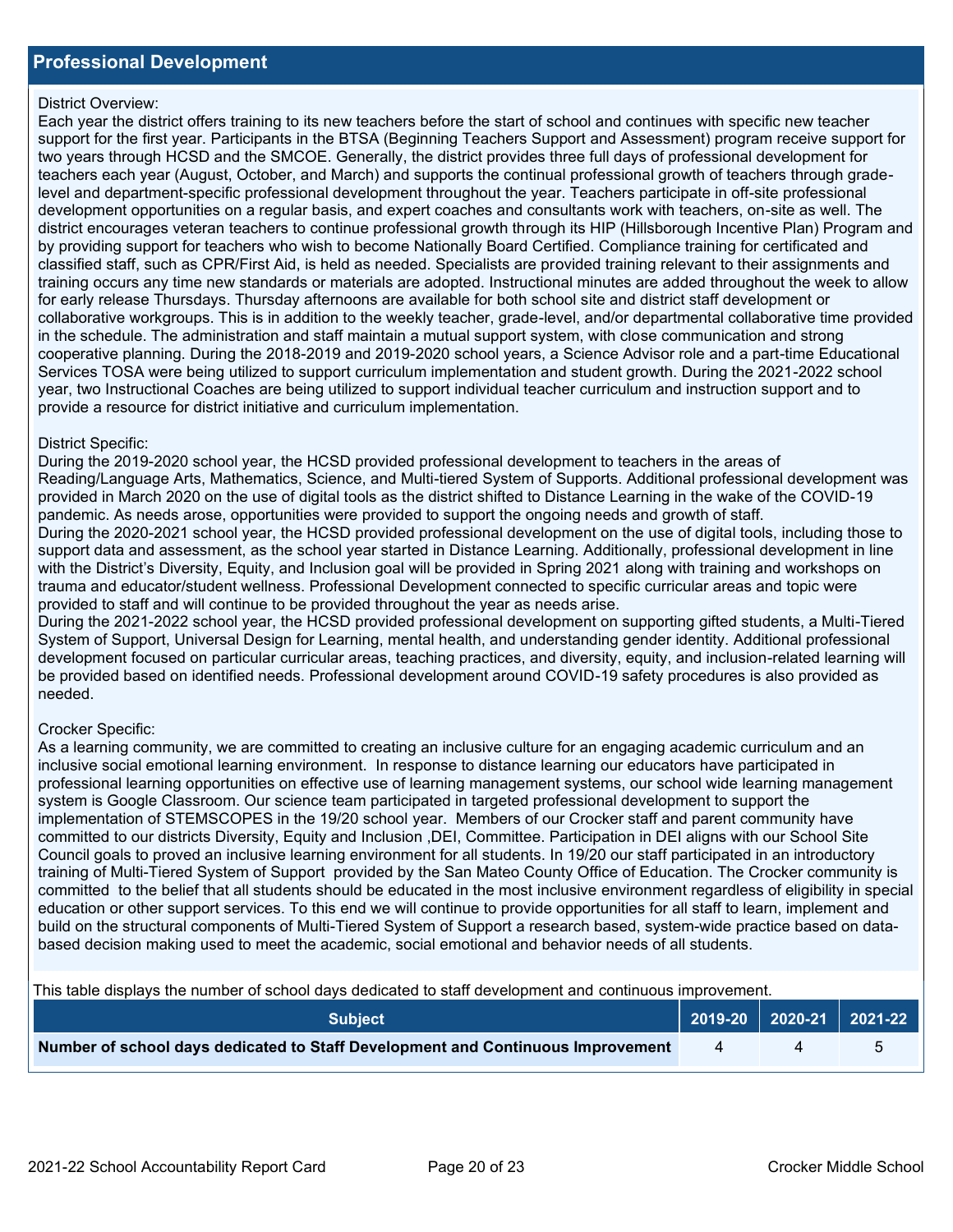# **Hillsborough City School District 2020-21 Local Accountability Report Card (LARC) Addendum**

## **Local Accountability Report Card (LARC) Addendum**

**2020-21 Local Accountability Report Card (LARC) Addendum Overview**



On July 14, 2021, the California State Board of Education (SBE) determined that the California Department of Education (CDE) will use the SARC as the mechanism to conduct a one-time data collection of the LEA-level aggregate test results of all school's local assessments administered during the 2020–2021 school year in order to meet the federal Every Students Succeeds Act (ESSA) reporting requirement for the Local Educational Agency Accountability Report Cards (LARCs).

Each local educational agency (LEA) is responsible for preparing and posting their annual LARC in accordance with the federal ESSA. As a courtesy, the CDE prepares and posts the LARCs on behalf of all LEAs.

Only for the 2020–2021 school year and the 2020–2021 LARCs, LEAs are required to report their aggregate local assessments test results at the LEA-level to the CDE by populating the tables below via the SARC. These data will be used to meet the LEAs' federal requirement for their LARCs. Note that it is the responsibility of the school and LEA to ensure that all student privacy and suppression rules are in place when reporting data in Tables 3 and 4 in the Addendum, as applicable.

The tables below are not part of the SBE approved 2020–2021 SARC template but rather are the mechanism by which these required data will be collected from LEAs.

For purposes of the LARC and the following tables, an LEA is defined as a school district, a county office of education, or a direct funded charter school.

| <b>2021-22 District Contact Information</b> |                                   |  |  |  |
|---------------------------------------------|-----------------------------------|--|--|--|
| <b>District Name</b>                        | Hillsborough City School District |  |  |  |
| <b>Phone Number</b>                         | $(650)$ 342-5193                  |  |  |  |
| Superintendent                              | Louann Carlomagno, Ed. D.         |  |  |  |
| <b>Email Address</b>                        | lcarlomagno@hcsdk8.org            |  |  |  |
| <b>District Website Address</b>             | www.hcsdk8.org                    |  |  |  |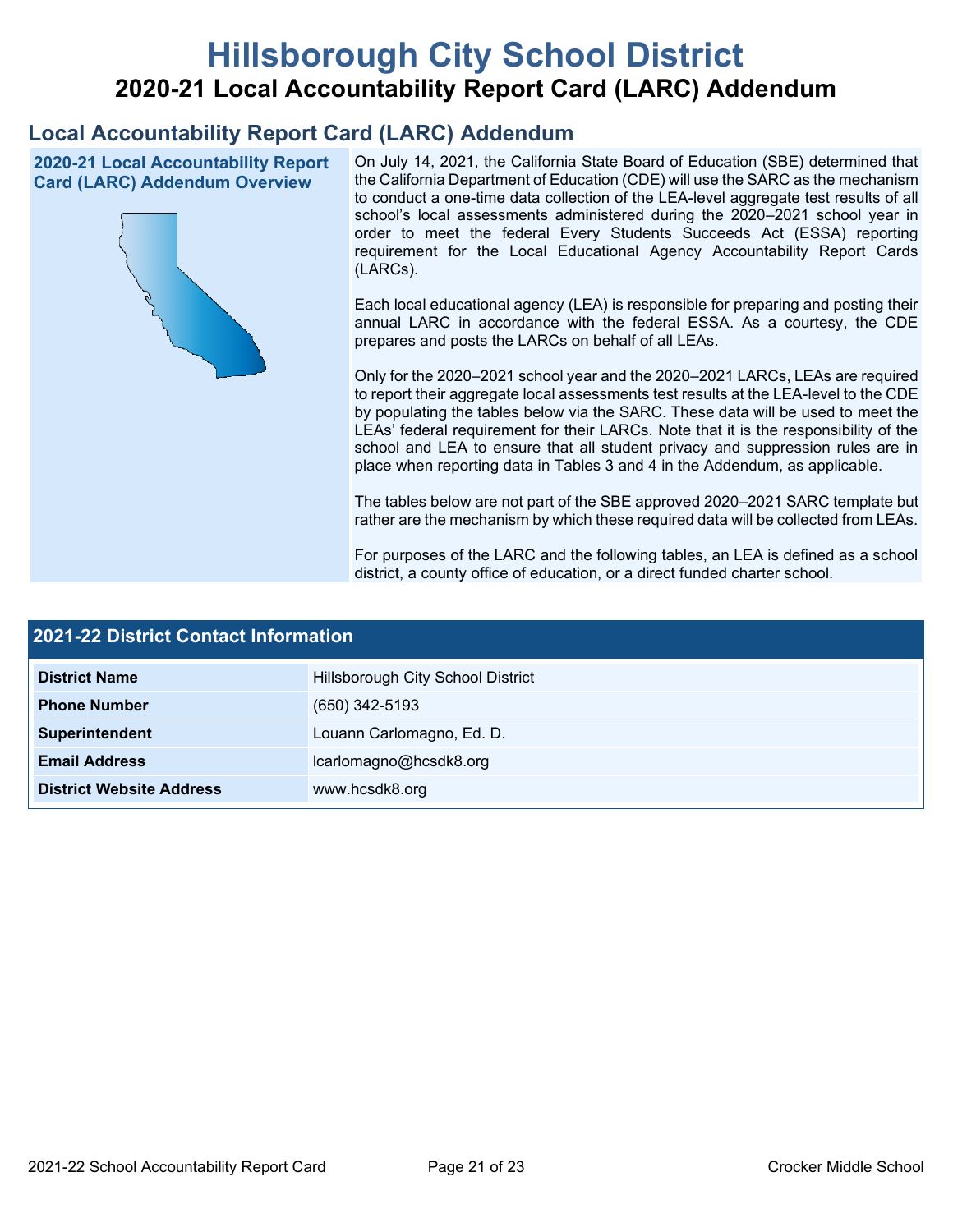### **2020-21 CAASPP Test Results in ELA by Student Group**

This table displays CAASPP test results in ELA by student group for students grades three through eight and grade eleven taking and completing a state-administered assessment. The CDE will populate this table for schools in cases where the school administered the CAASPP assessment. In cases where the school administered a local assessment instead of CAASPP, the CDE will populate this table with "NT" values, meaning this school did not test students using the CAASPP. See the local assessment(s) table for more information.

| <b>CAASPP</b><br><b>Student Groups</b>               | <b>CAASPP</b><br><b>Total</b><br><b>Enrollment</b> | <b>CAASPP</b><br><b>Number</b><br><b>Tested</b> | <b>CAASPP</b><br><b>Percent</b><br><b>Tested</b> | <b>CAASPP</b><br><b>Percent</b><br><b>Not Tested</b> | <b>CAASPP</b><br><b>Percent</b><br><b>Met or</b><br><b>Exceeded</b> |
|------------------------------------------------------|----------------------------------------------------|-------------------------------------------------|--------------------------------------------------|------------------------------------------------------|---------------------------------------------------------------------|
| <b>All Students</b>                                  | 899                                                | 870                                             | 96.77                                            | 3.23                                                 | 82.18                                                               |
| <b>Female</b>                                        | 400                                                | 385                                             | 96.25                                            | 3.75                                                 | 86.23                                                               |
| <b>Male</b>                                          | 499                                                | 485                                             | 97.19                                            | 2.81                                                 | 78.97                                                               |
| American Indian or Alaska Native                     | $\mathbf{0}$                                       | $\mathbf 0$                                     | $\mathbf 0$                                      | 0                                                    | $\mathbf 0$                                                         |
| <b>Asian</b>                                         | 263                                                | 257                                             | 97.72                                            | 2.28                                                 | 85.99                                                               |
| <b>Black or African American</b>                     | $\hspace{0.05cm}$ – $\hspace{0.05cm}$              | $\overline{\phantom{m}}$                        | --                                               | $\sim$                                               | $\overline{\phantom{a}}$                                            |
| <b>Filipino</b>                                      | --                                                 | $-$                                             |                                                  |                                                      |                                                                     |
| <b>Hispanic or Latino</b>                            | 35                                                 | 35                                              | 100.00                                           | 0.00                                                 | 80.00                                                               |
| Native Hawaiian or Pacific Islander                  | --                                                 | --                                              | --                                               | --                                                   | $\overline{\phantom{m}}$                                            |
| <b>Two or More Races</b>                             | 117                                                | 112                                             | 95.73                                            | 4.27                                                 | 81.25                                                               |
| <b>White</b>                                         | 475                                                | 458                                             | 96.42                                            | 3.58                                                 | 80.79                                                               |
| <b>English Learners</b>                              |                                                    | --                                              | --                                               | --                                                   |                                                                     |
| <b>Foster Youth</b>                                  | --                                                 | $\qquad \qquad -$                               | --                                               | --                                                   | --                                                                  |
| <b>Homeless</b>                                      | $\mathbf{0}$                                       | $\mathbf 0$                                     | $\mathbf{0}$                                     | 0                                                    | $\mathbf 0$                                                         |
| <b>Military</b>                                      | $\mathbf 0$                                        | $\pmb{0}$                                       | $\mathbf 0$                                      | $\Omega$                                             | 0                                                                   |
| <b>Socioeconomically Disadvantaged</b>               | $\overline{\phantom{m}}$                           | --                                              | --                                               | --                                                   | --                                                                  |
| <b>Students Receiving Migrant Education Services</b> | $\mathbf{0}$                                       | 0                                               | $\mathbf 0$                                      | $\mathbf{0}$                                         | 0                                                                   |
| <b>Students with Disabilities</b>                    | 140                                                | 122                                             | 87.14                                            | 12.86                                                | 45.08                                                               |